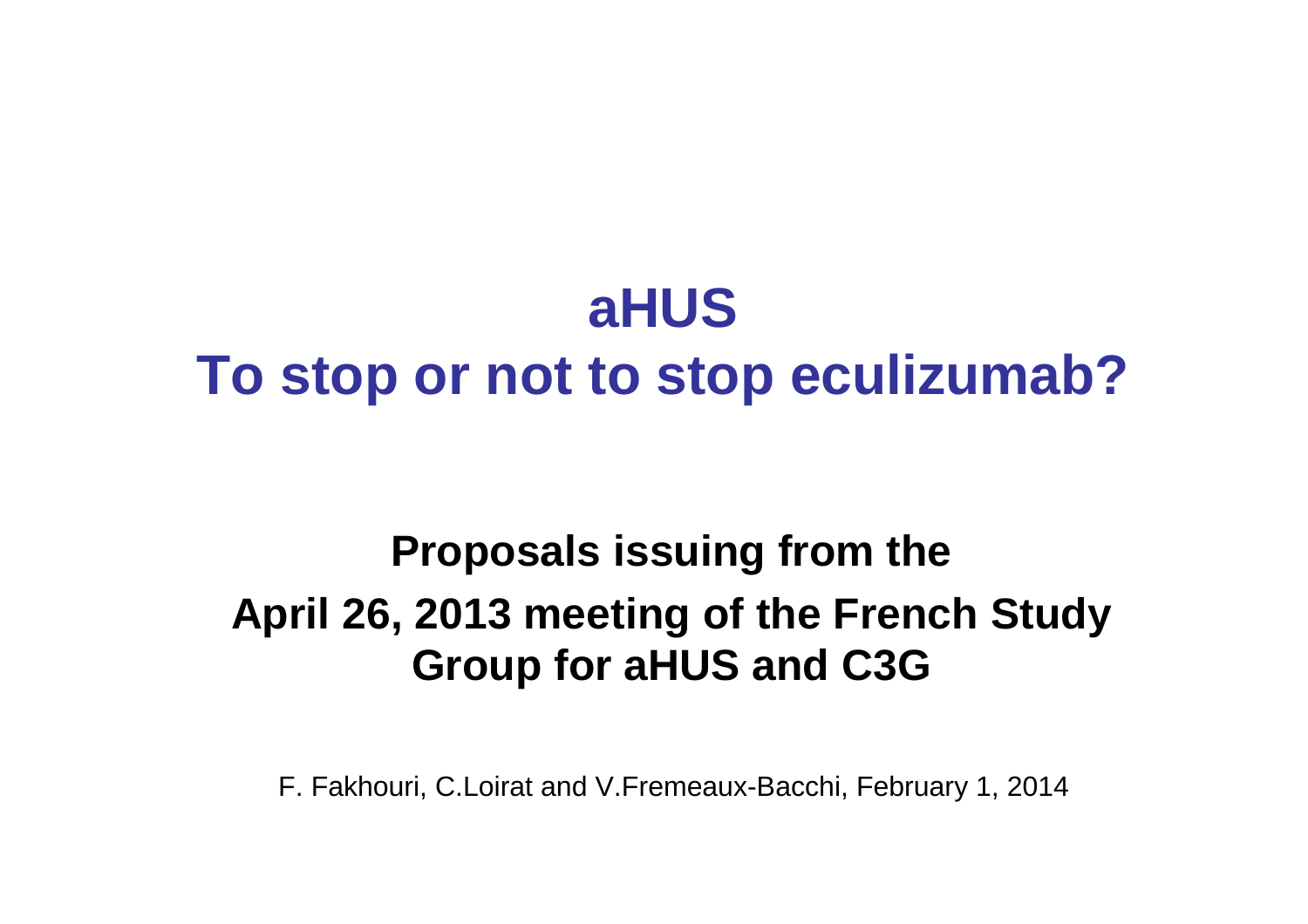# **Reason to question life-long eculizumab treament**

**Nobody knows the new natural history of patients who have preserved renal function under eculizumab : what will be their course following eculizumab withdrawal?**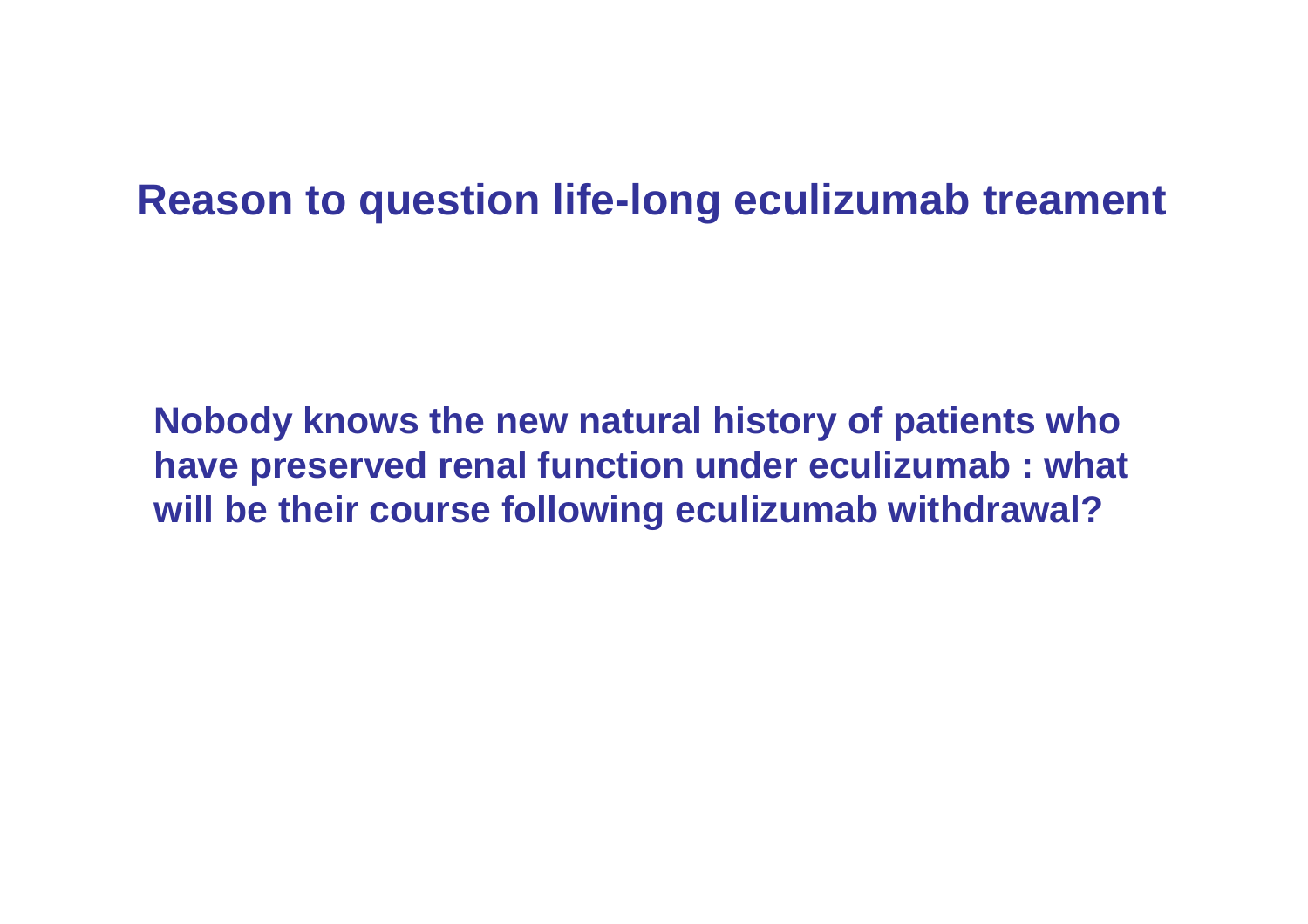# **Current proposals take into account**

- Prognosis according to age at onset
- Phenotype-genotype correlations
- The risk of relapses according to age at onset, genetic background and time since onset
- The role of infections as triggers of relapses in children
- The risk of meningococcal infection under eculizumab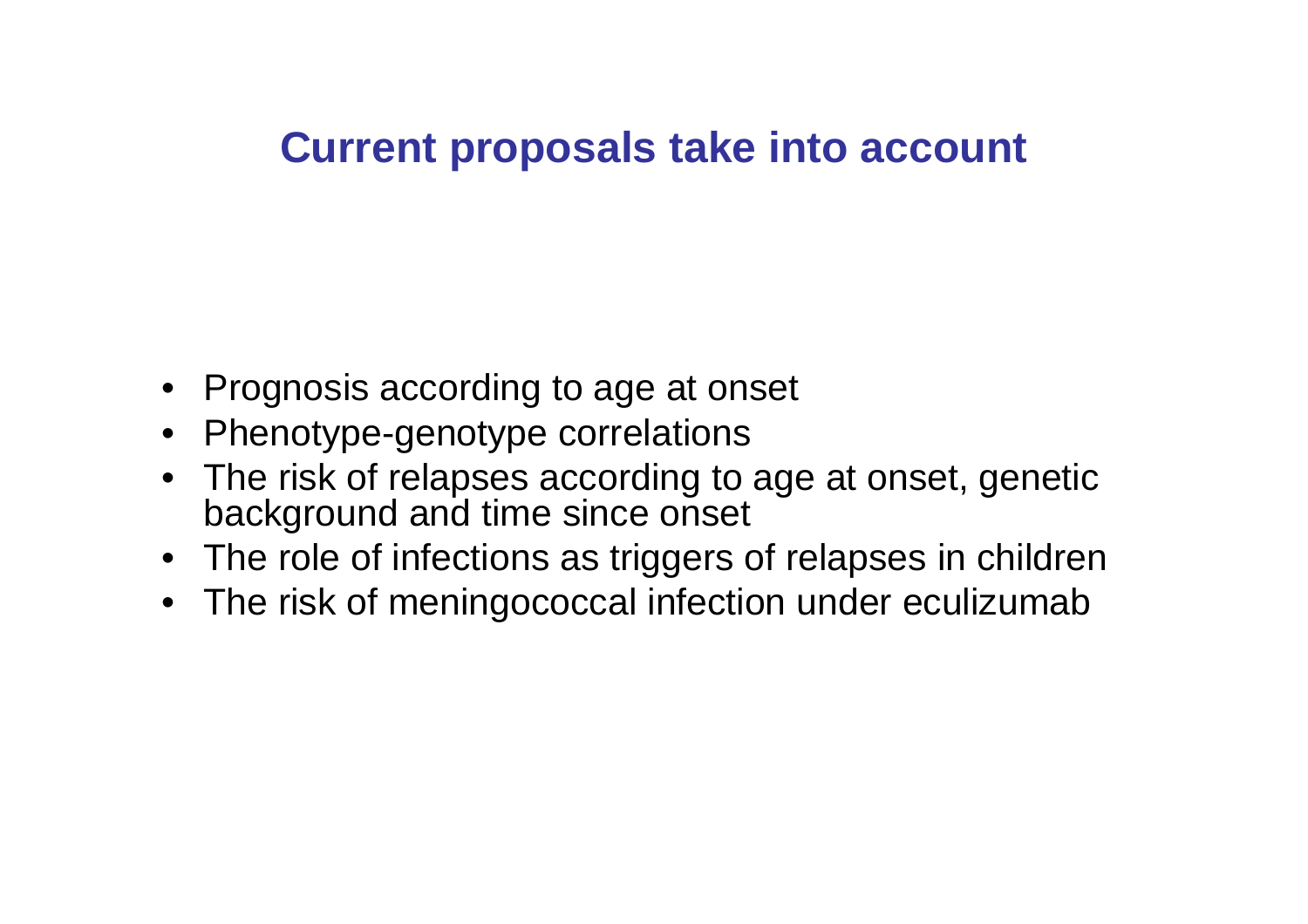# **Prognosis of aHUS according to age at onset and genotype**

# **French Cohort, Pre-eculizumab era**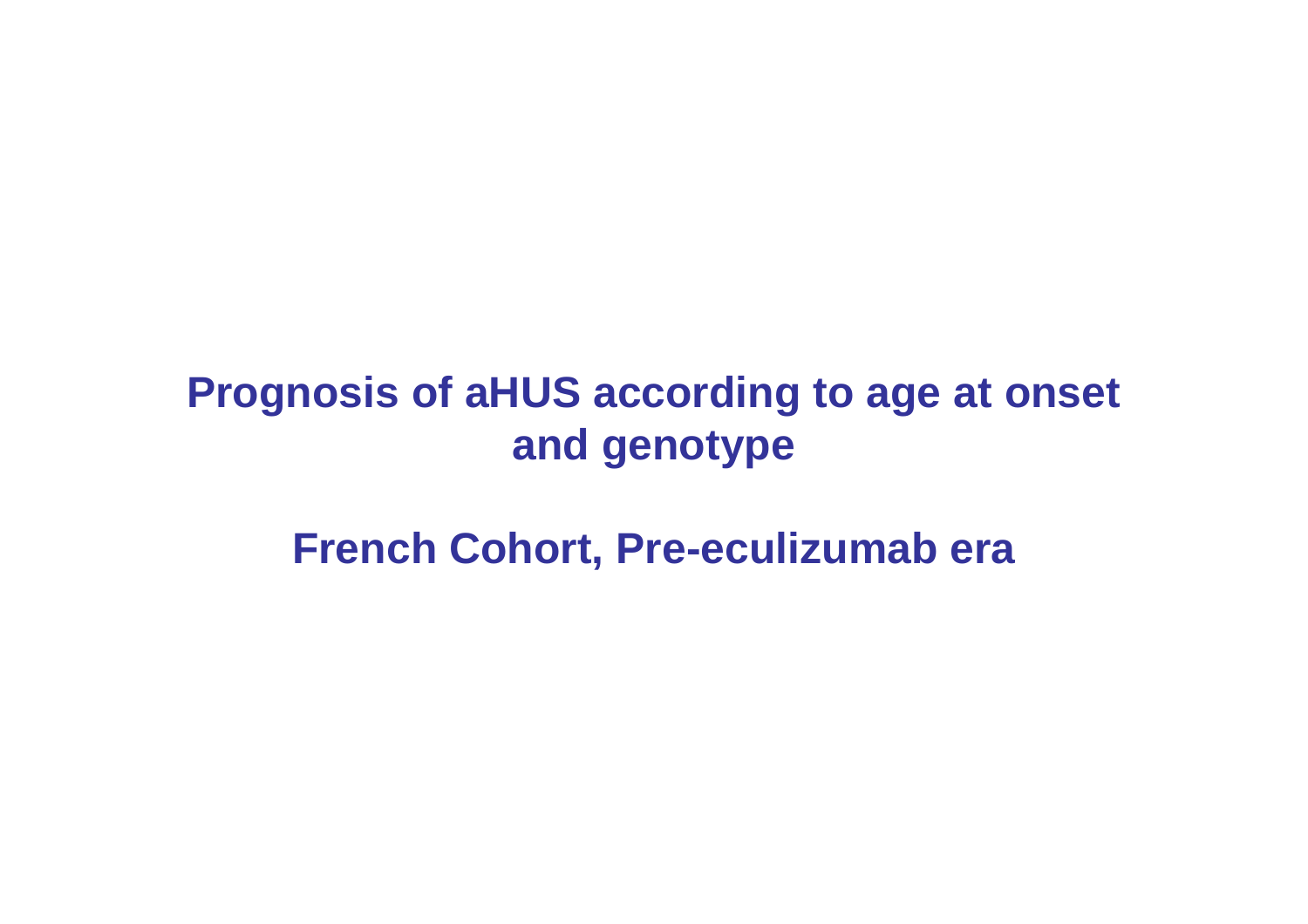### **Renal outcome is better but mortality higher in children than in adults French cohort, pre-eculizumab era, 214 patients**



**Mortality: 8% in children, 2% in adults**

| End stage renal failure or death |                 |               |  |  |  |  |  |  |  |  |
|----------------------------------|-----------------|---------------|--|--|--|--|--|--|--|--|
|                                  | <b>Children</b> | <b>Adults</b> |  |  |  |  |  |  |  |  |
| <b>First episode</b>             | 16%             | 46%           |  |  |  |  |  |  |  |  |
| 1 yr f-up                        | 29%             | 56%           |  |  |  |  |  |  |  |  |
| 5 yrs f-up                       | 36%             | 64%           |  |  |  |  |  |  |  |  |

**39% of children and 80% of adults received plasma exchanges (PE)/plasma infusions (PI) at first episode**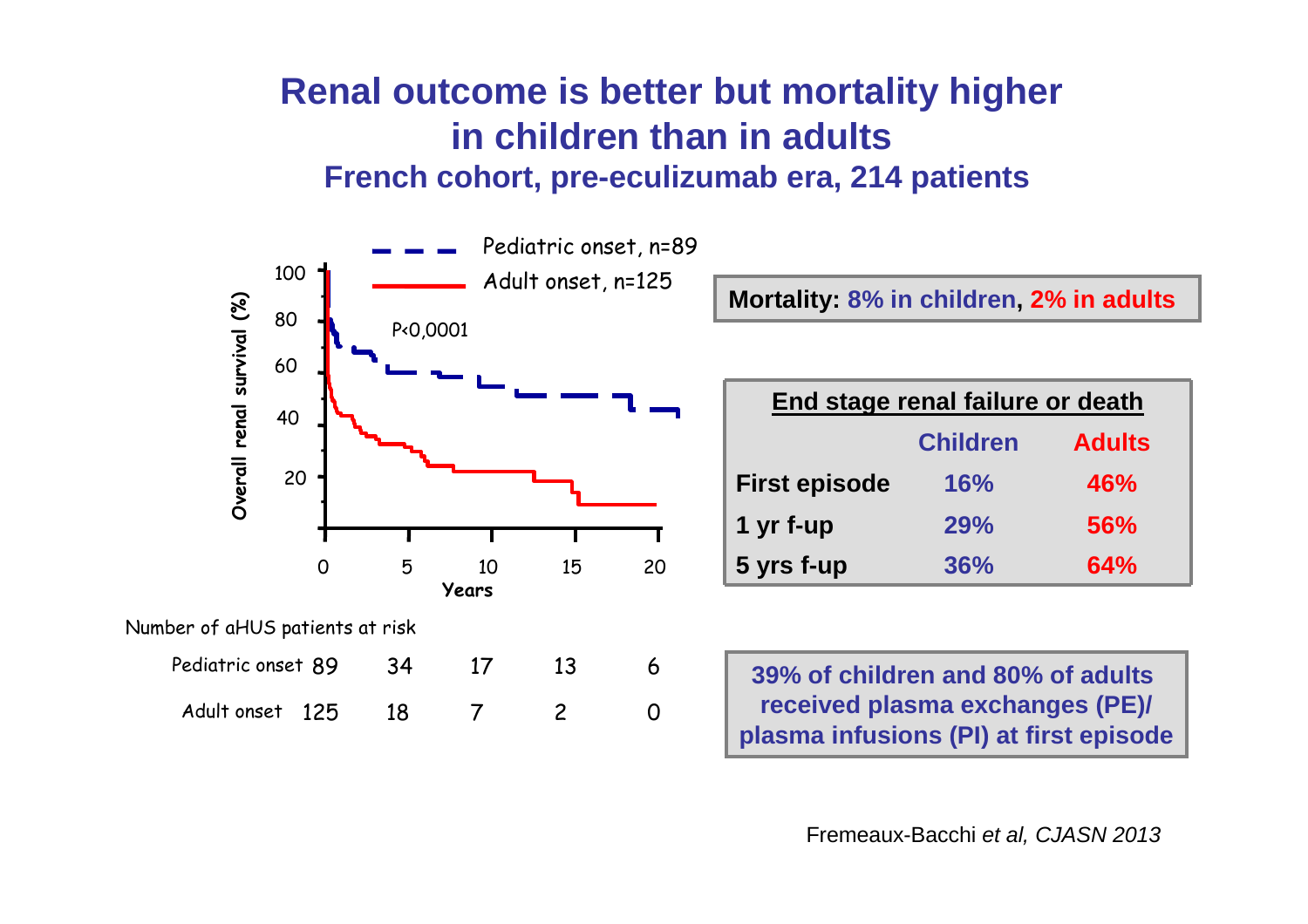### **Prognosis according to age at onset and genotype**

French cohort, pre-eculizumab

• **Whatever the age at onset, CFH-HUS have a catastrophic prognosis**• **Prognosis of CFI-HUS and C3-HUS is slightly less severe, without significant differences between adults and children**

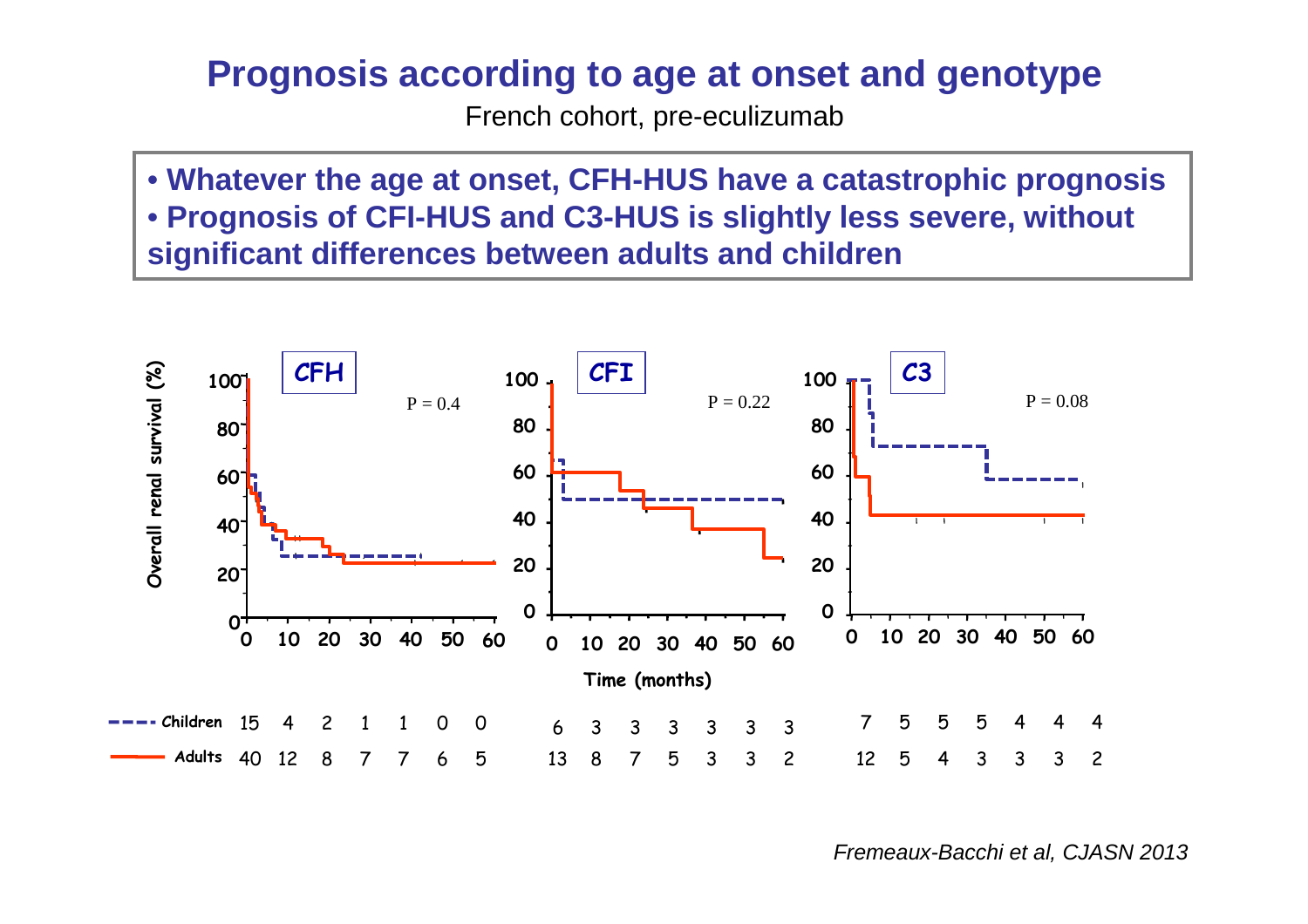### **Prognosis according to age at onset and genotype**

French cohort, pre-eculizumab

- **In adults, prognosis of MCP-HUS and HUS with no mutation identified is as poor as that of CFH/CFI/C3-HUS**
- **In children, HUS with no mutation identified has a more favourable prognosis**

• **MCP-HUS with pediatric onset has the best prognosis (25% of ESRD at median follow-up 17.8 years)**

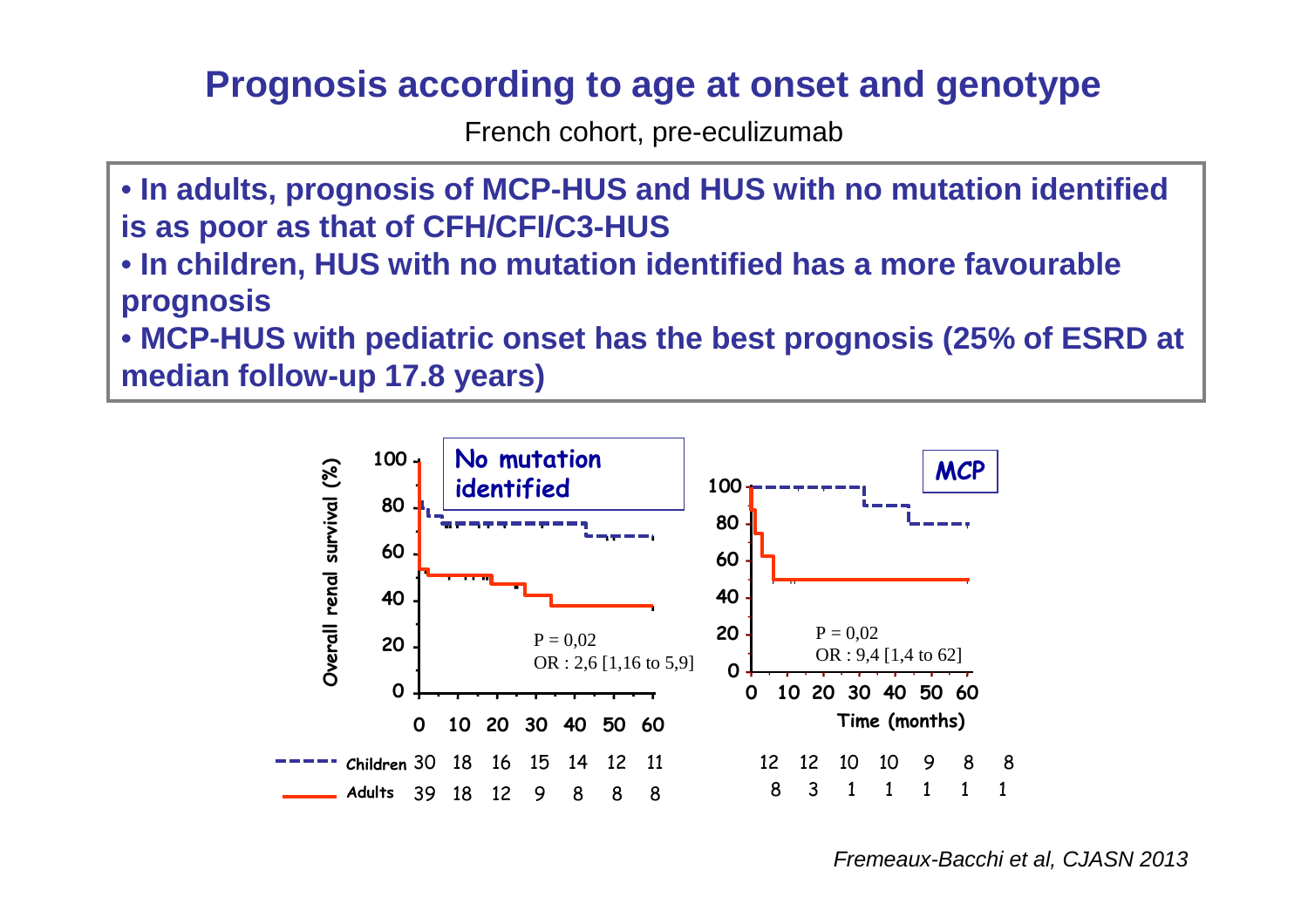# **But all HUS are not complementdependent…**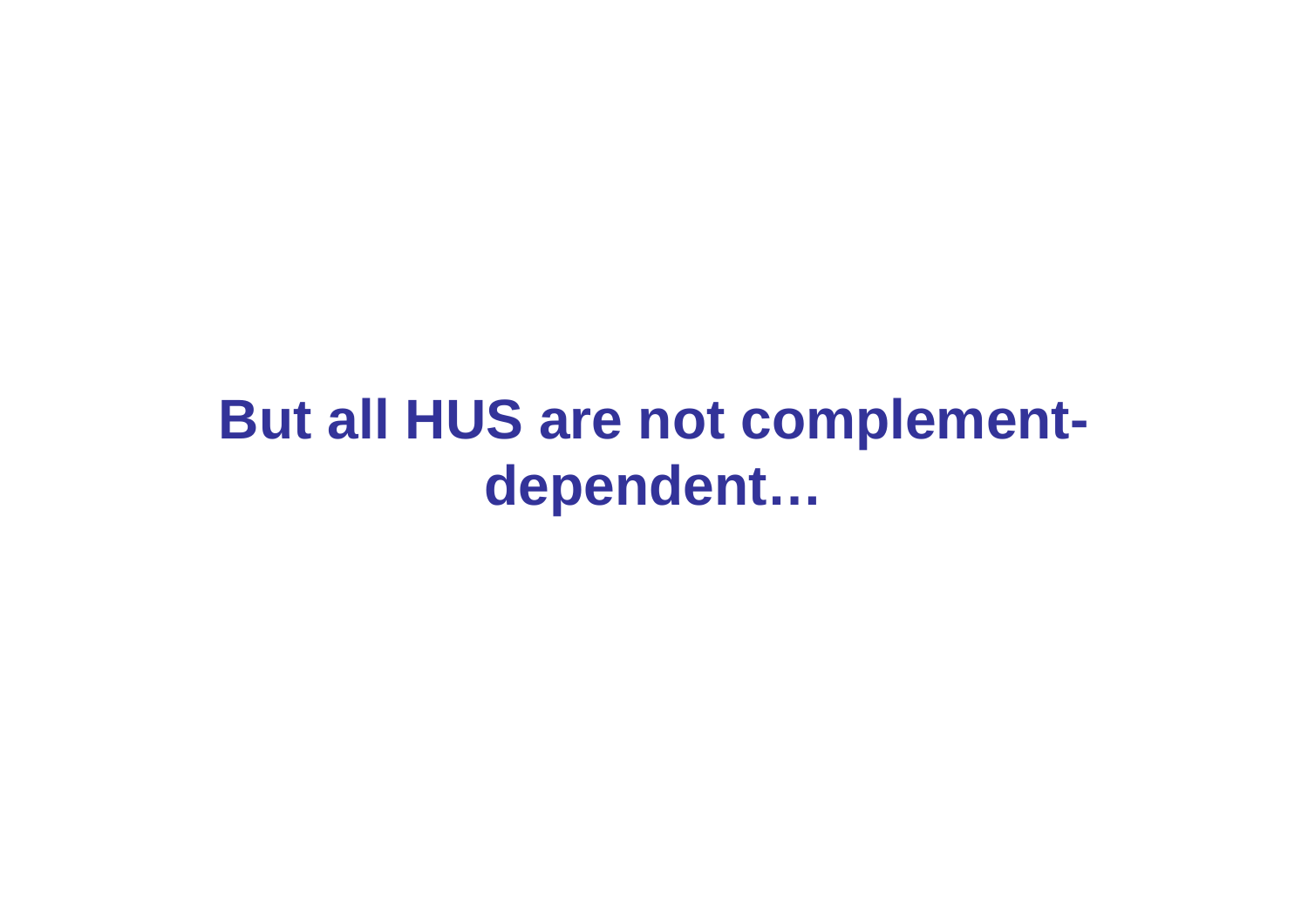# **The new gene: recessive DGKE mutations cause aHUS and appear to have a low risk of post-transplant recurrence**

DGKE encodes diacylglycerol kinase ε (lipid kinases family) expressed in endothelium, platelets and podocytes

#### **13 children with sporadic (6 pedigrees) or familial (3 pedigrees, 2–3 siblings) aHUS**



#### **Onset before 1 yr: 13/13**

at nsk remaining

- DGKE mutations explain 27% (13/49) of aHUS presenting in the first year of life
- Relapses during the 5 1st years
- ■HT, proteinuria ± NS, hematuria → CKD grade 4/5 between 20 and 25 yrs<br>■Uncertain efficacy of eculizumab (7 cases)
- **Uncertain efficacy of eculizumab (7 cases)**
- **No post-transplant recurrence (3 cases)**

Lemaire, Fremeaux-Bacchi et al.Nature Genetics 2013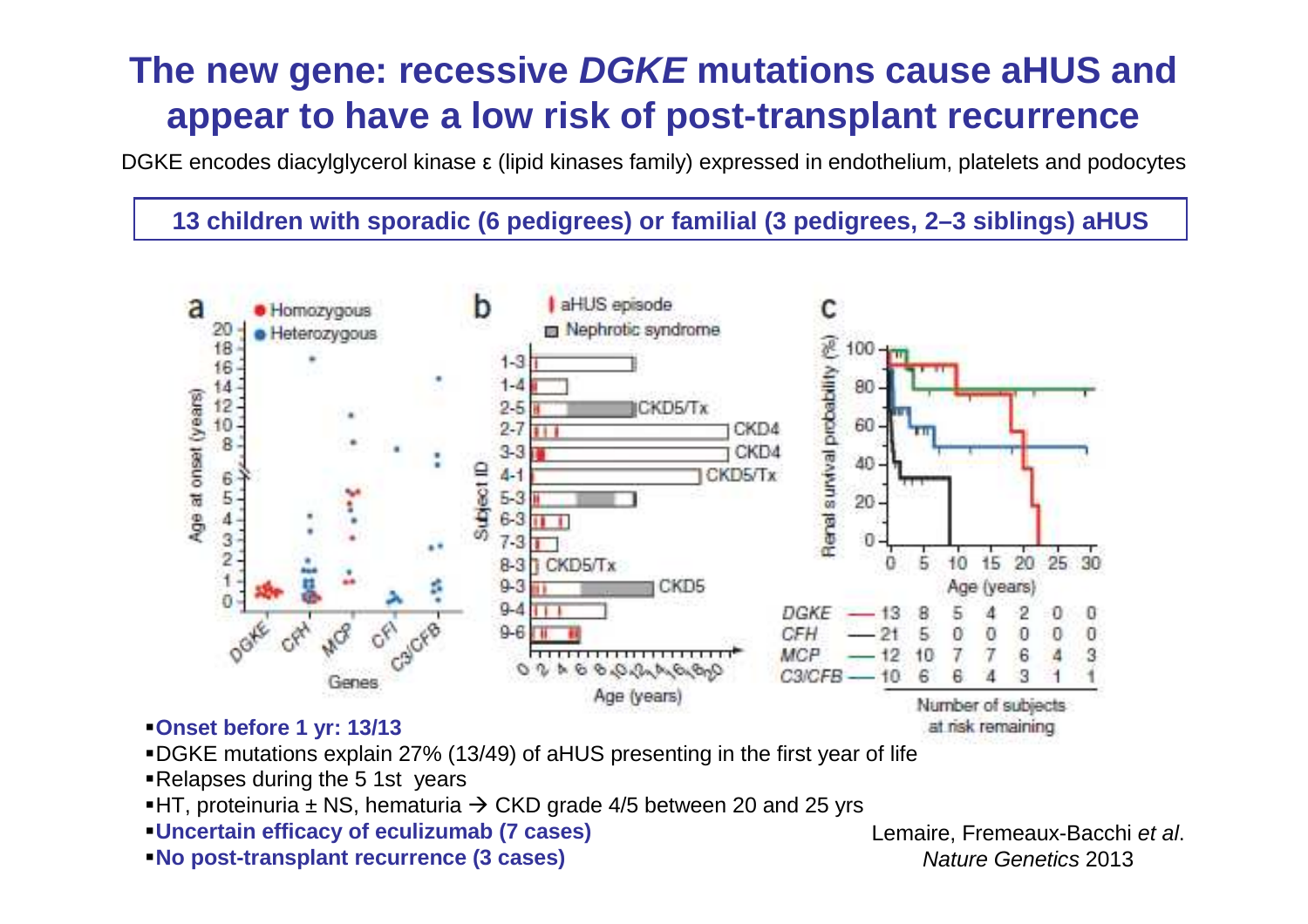# **The risk of relapses in patients surviving the first episode without ESRD**

## **French cohort, pre-eculizumab214 patients (89 children, 125 adults)**

V.Fremeaux-Bacchi et al, CJASN 2013, modified : 5 children classified in the article as « no mutation identified » and 1 child as CFB mutation are now known to have DGKe mutation. Therefore the risk of relapses has been re-analysed to take into account this new group.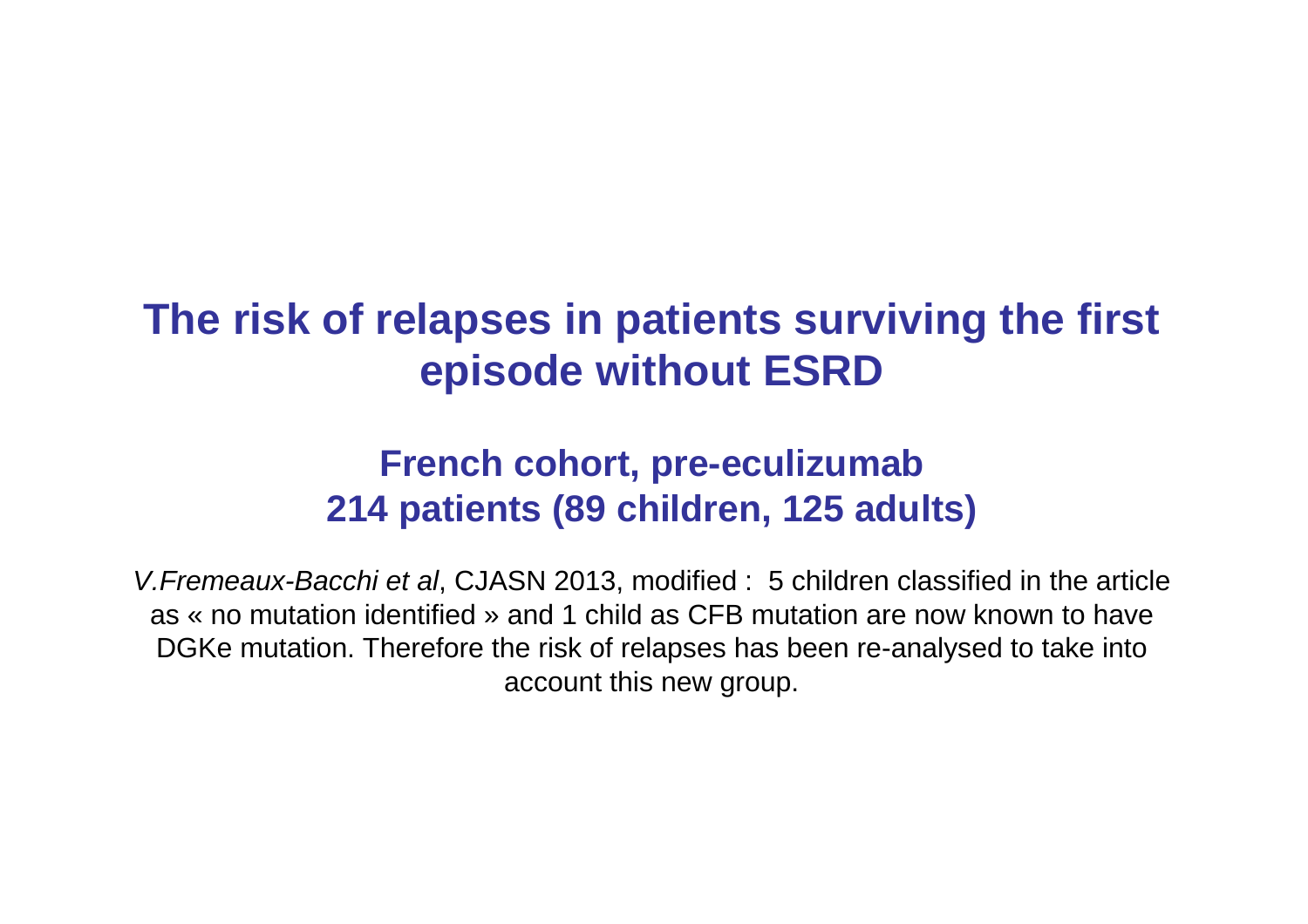## **aHUS is a relapsing disease**

**Among patients who had not died or reached ESRD at 1st episode,43% (28/65) of children and 35% (23/66) of adults had relapses**



Relapses in MCP-HUS:83% in children vs 33% in adults, p=0.03

**\***

Fremeaux-Bacchi et al, CJASN 2013; modified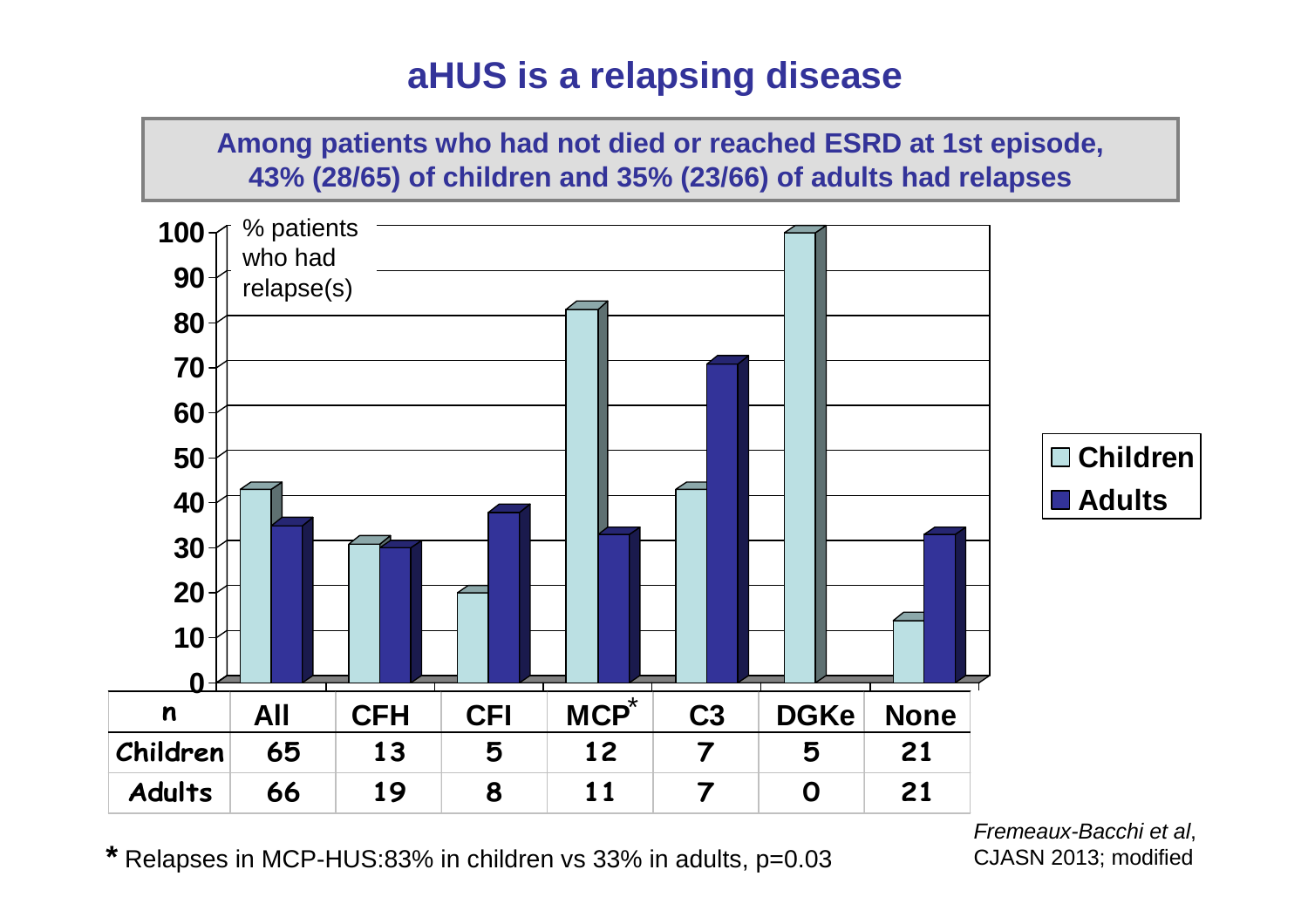### **The risk of relapse during the first year**

Among patients who had not died or reached ESRD at 1st episode, 25% (16/65) of **children and 29% (19/65 documented) of adults had relapses the 1st year**



CJASN 2013, modified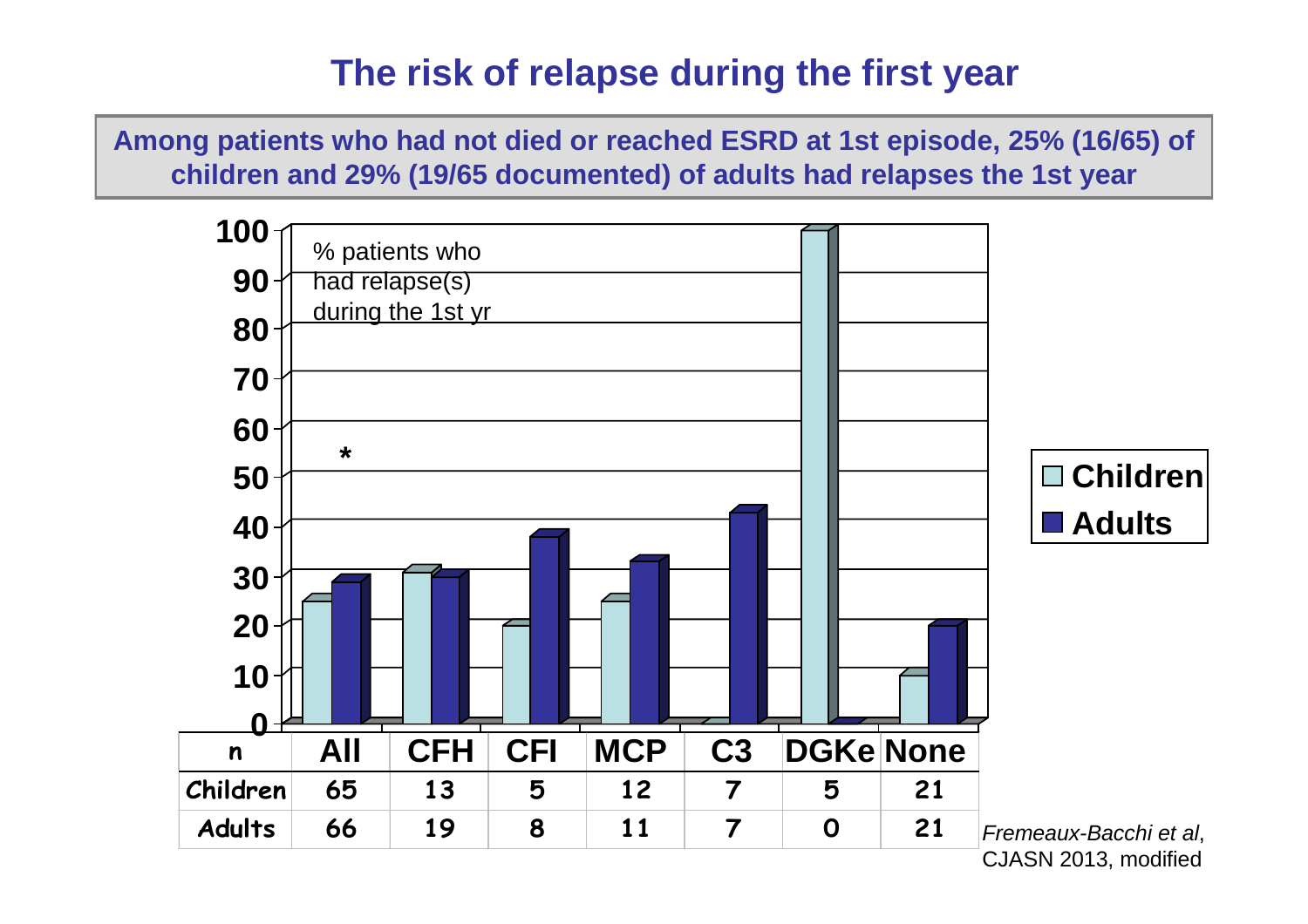### **The risk of relapse after the first year**

**Among patients who had not died or reached ESRD at 1st episode, 47% (25/53)** of children and 20% (11/55) of adults had relapses after the 1st year, p= 0.002

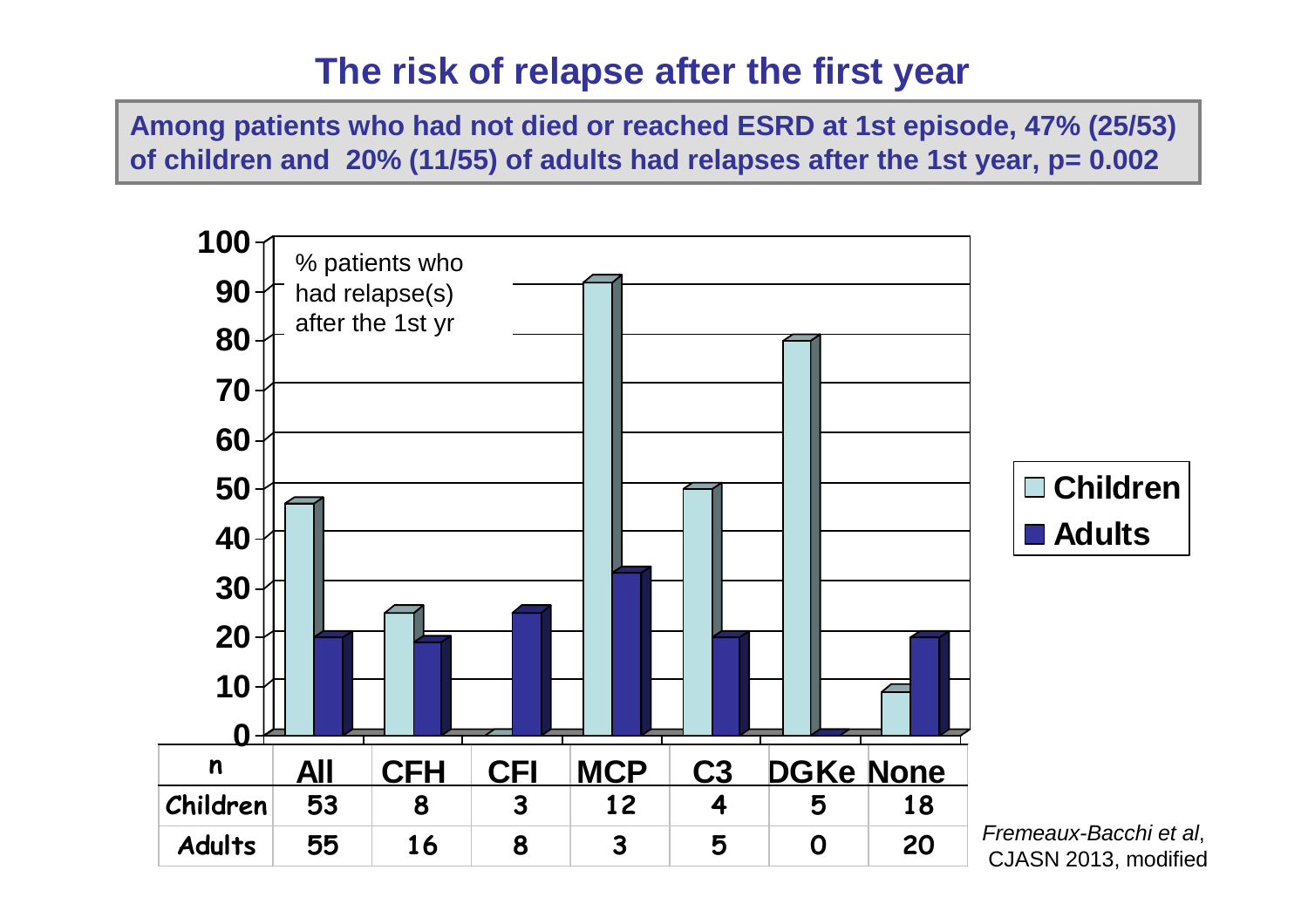# **Among relapsers, the high risk period for relapse is mostly the first year**

**82% (19/23) of 1st relapses in adults and 57%(16/28) in children occured during the 1st year, a high risk period except for MCP-HUS and C3-HUS in children**



Fremeaux-Bacchi et al, CJASN 2013, modified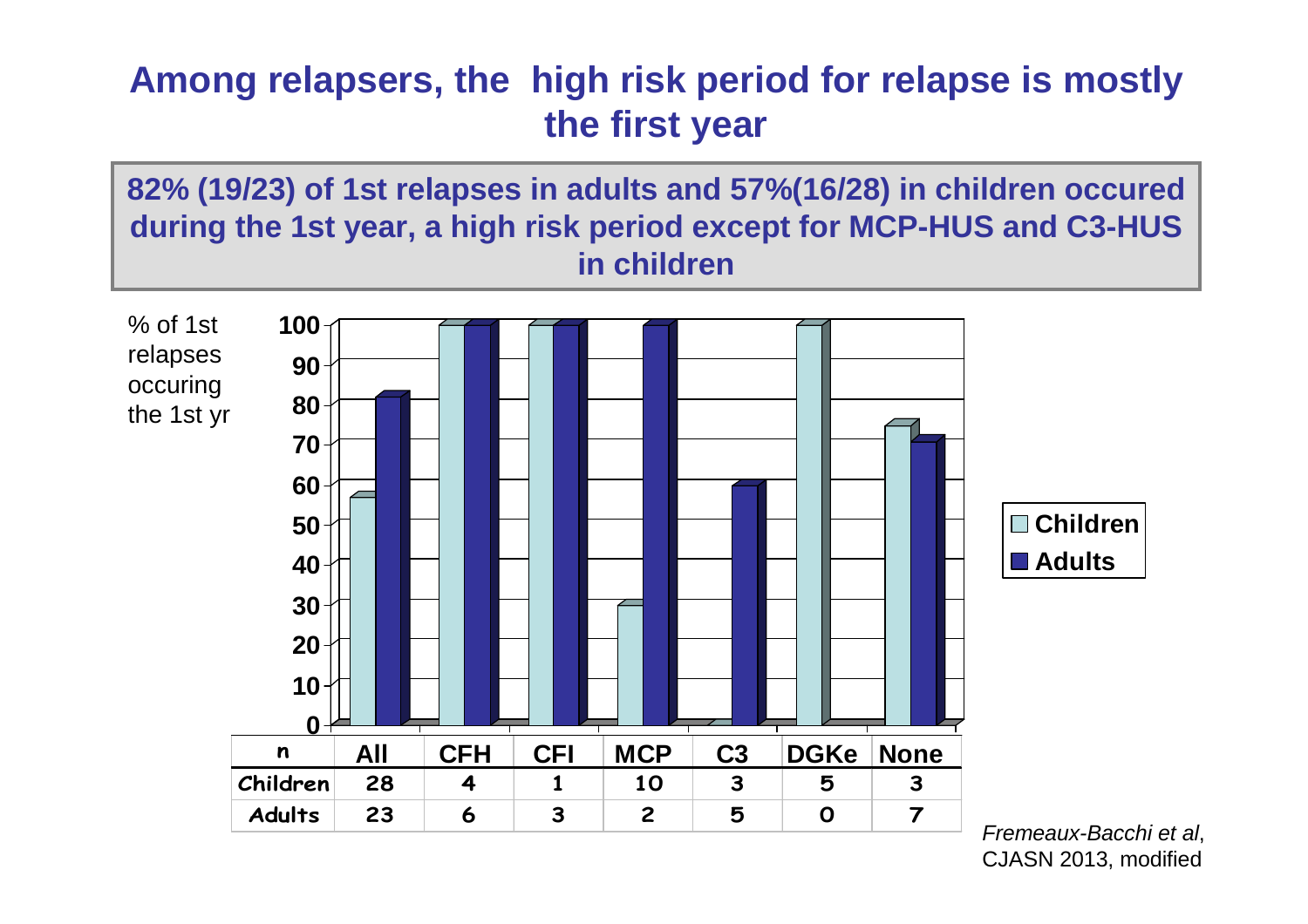## **Among relapsers, the risk of 1st relapse after the 1st year is < 20%, except in children with MCP/C3/no mutation-HUS and adults with C3-HUS**

**13% (3/23) of first relapses in adults and 43% (12/28) in children occuredafter the 1st yr**

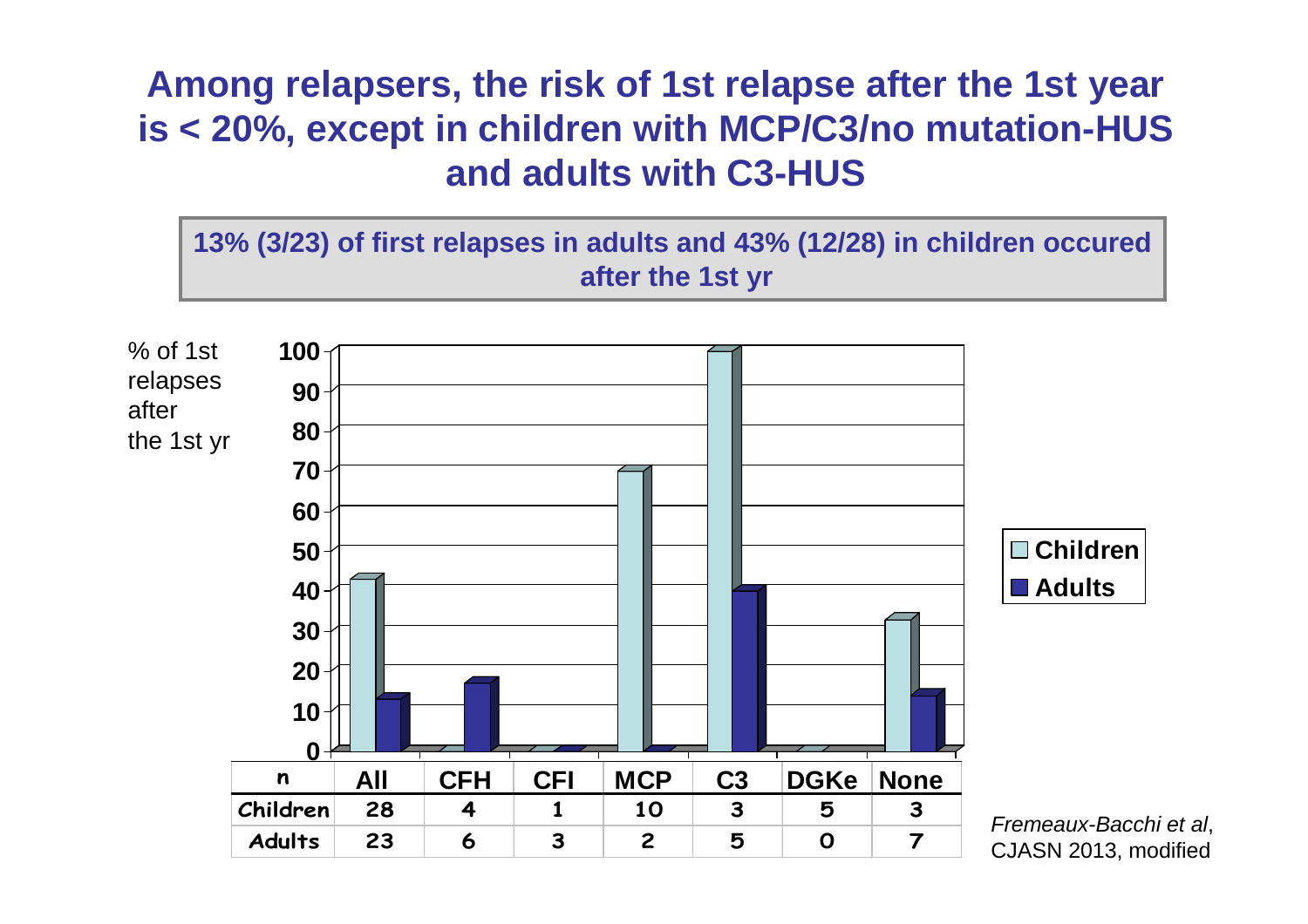**The risk of invasive meningococcal infection is one of the reasons to question life-long maintenance of eculizumab**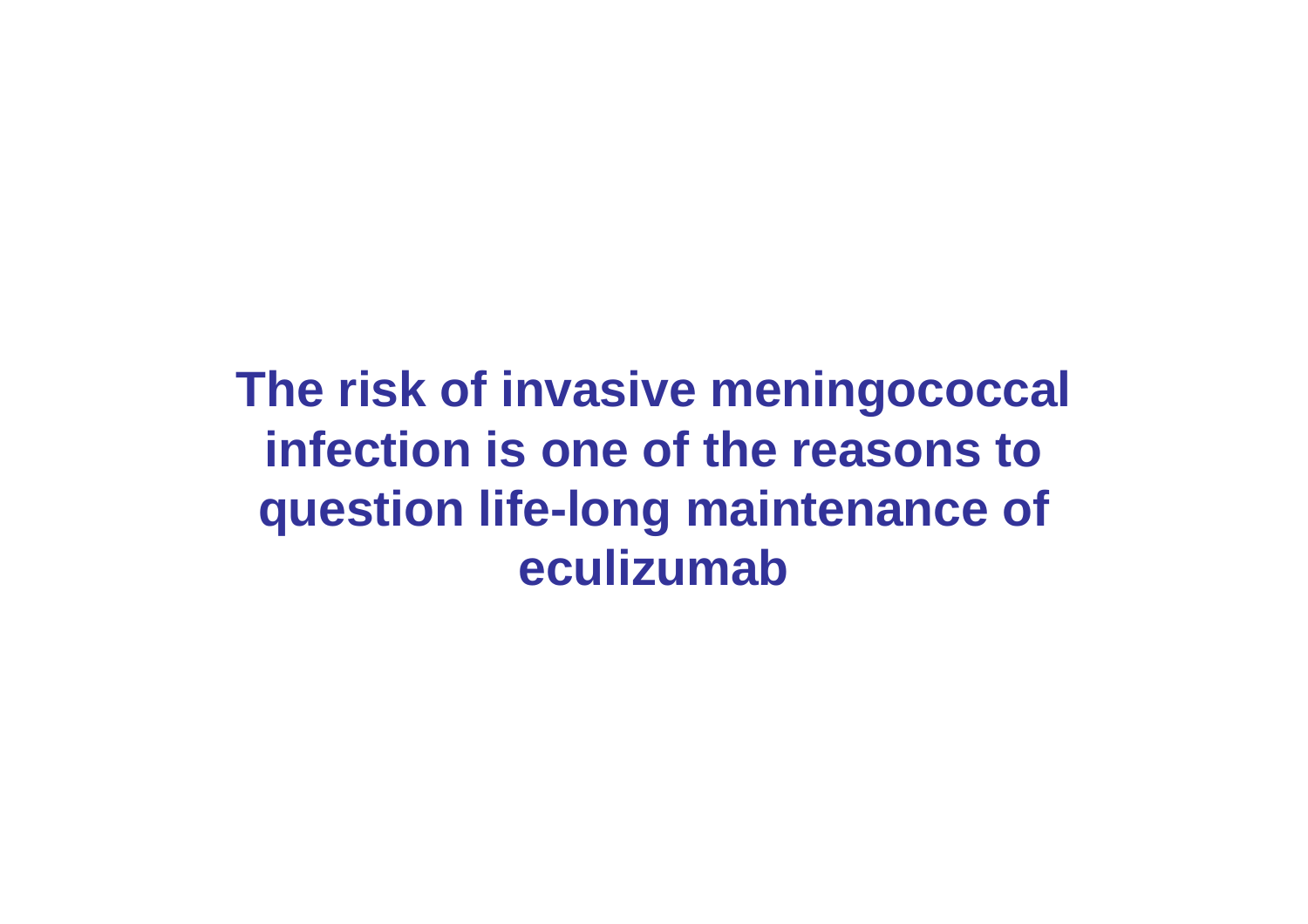## **Invasive meningococcal infections (meningitis) in aHUS patients treated with eculizumab**

**Invasive meningococcal infection reported in**

 -**Two patients** (transplanted; CFH mutation;17 and 19 y; vaccinated; no antibioprophylaxis) **treated outside of protocoles (out of approximately 65)**  (Davin, *AJKD 2010* and *Bouts, Pediatr Nephrol 2011*; Struijik, *AJT 2013*)

-**Two patients in trial C10-004 (out of 100 patients treated within trials)** (Fakhouri et al, ASN, FR-OR057, Nov 8, 2013)

-**First case in France**, April 2013, Pau-Bordeaux: young woman;HUS on native kidneys; CFH mutation; vaccinated and on prophylactic methyl-penicilline (penicilline resistant meningococcus)

→ Favourable outcome in all

#### **Obligatory anti-meningococcal vaccine**

Conjugate tetravalent vaccines against serogroups A, C, W135 and Y

 **Anti-B vaccine (Bexsero) available in France since Dec 11, 2013 must now be associated**

#### **Continuous antibioprophylaxis obligatory in France**

Oral methyl penicillin (full dose, twice daily) (resistance not exceptionnal)

 **Repeated information** to the patient, his family and family doctor **Information card**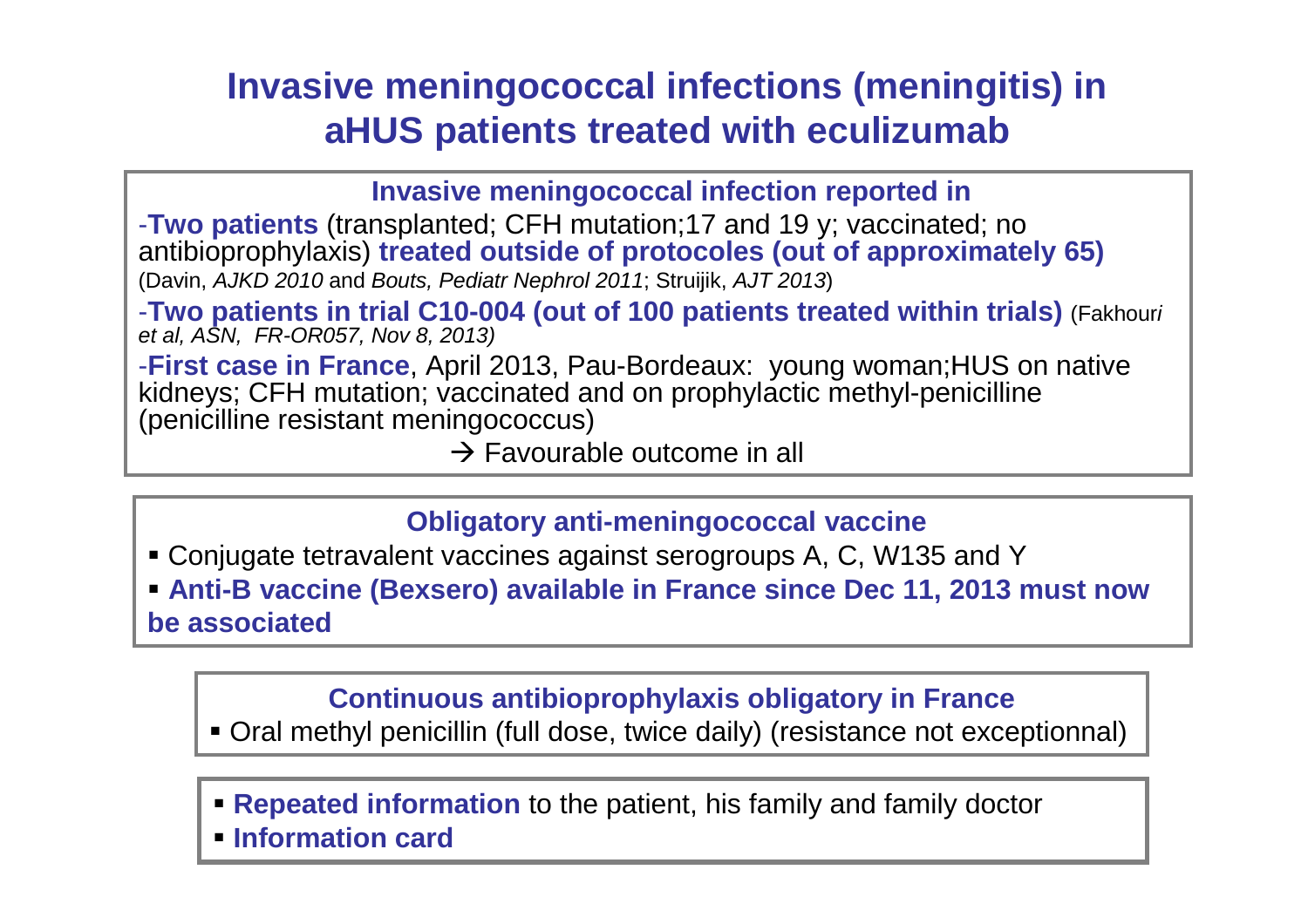**Proposals for children(< 18years)**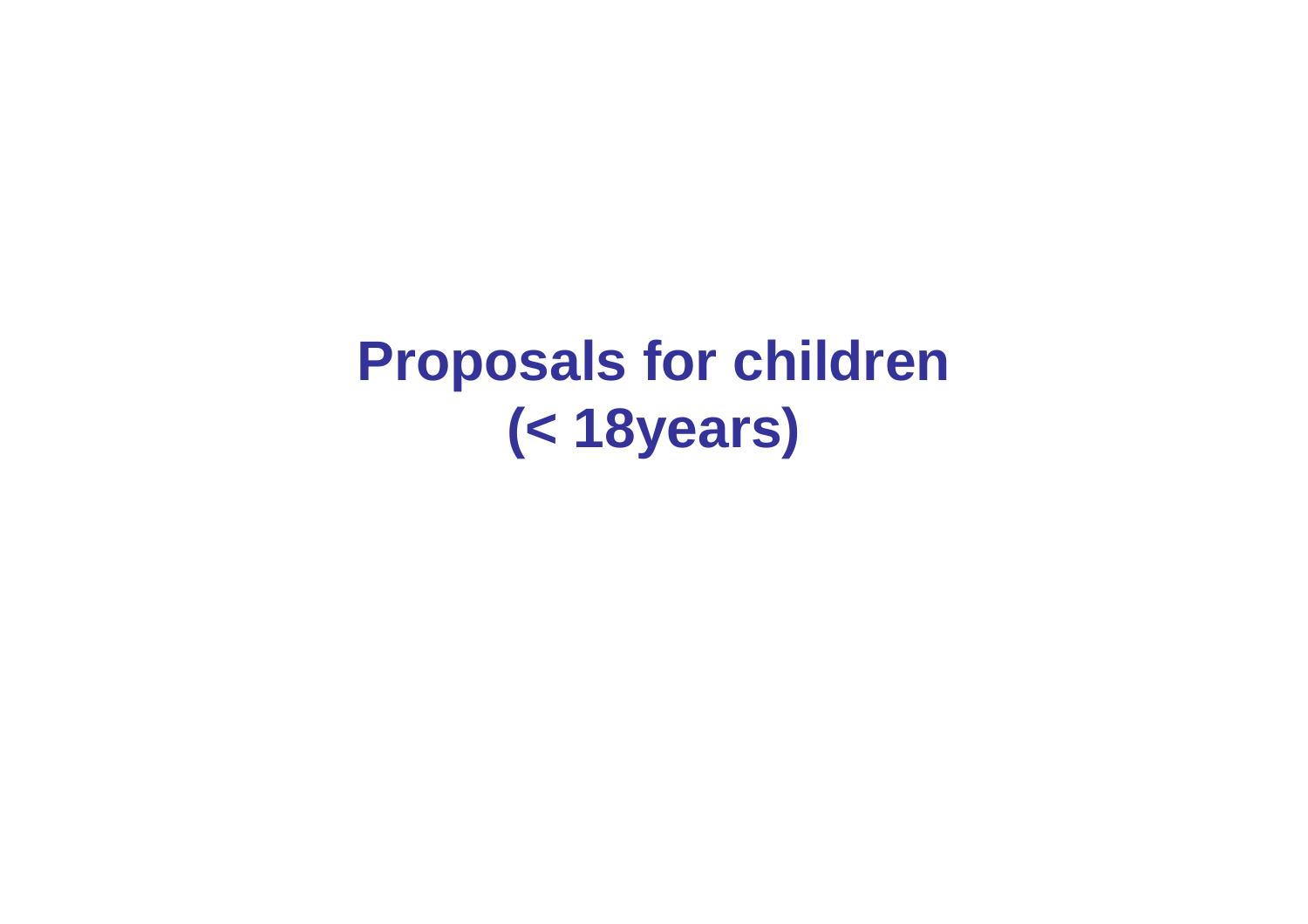**The specific problem of anti-CFH antibody-associated HUS**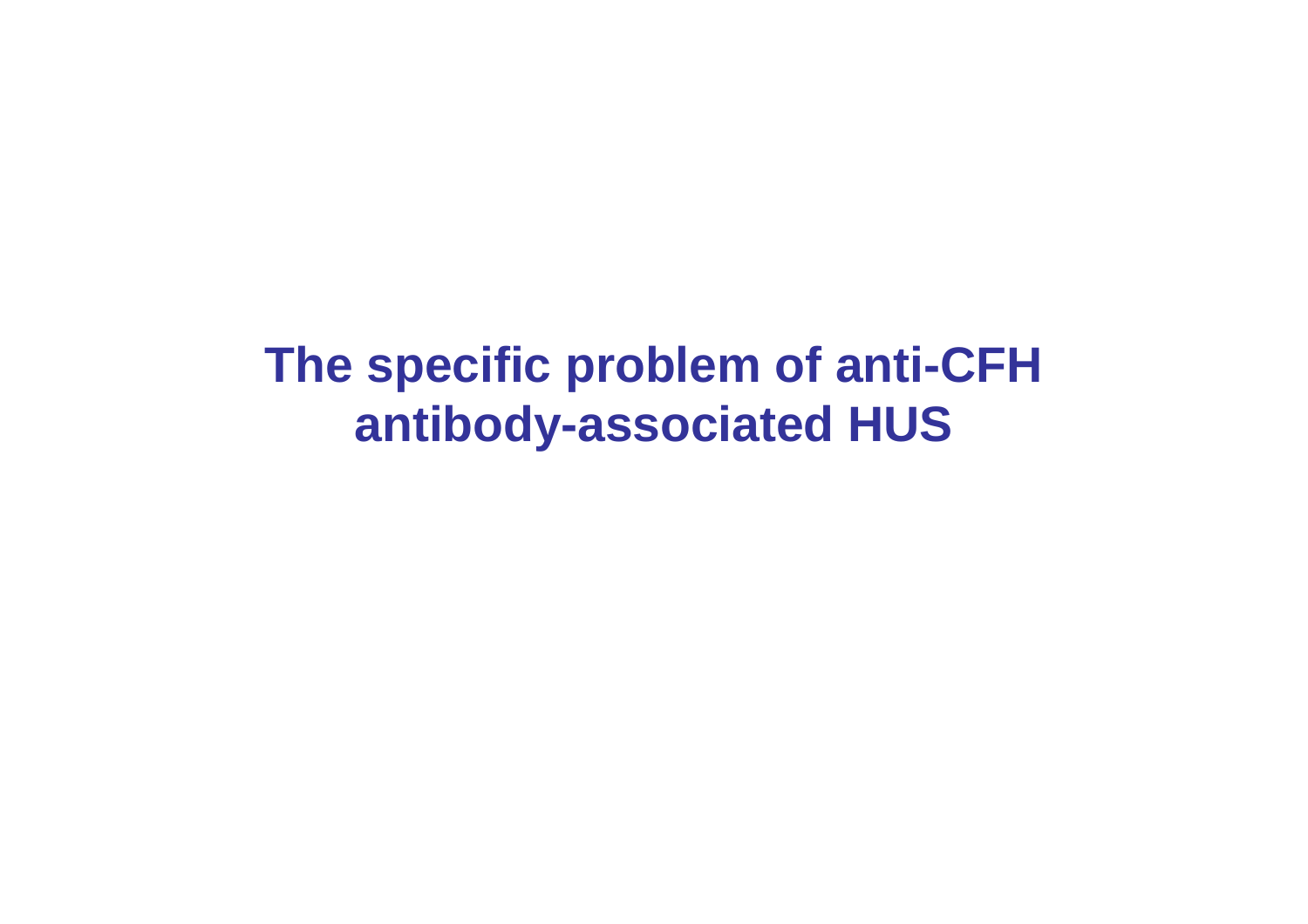**Favorable outcome if treated early (PE+steroids+immunosuppressive trt)French pediatric cases**

### **aHUS with anti-CFH Ab**

#### **Monitoring of anti-CFH Ab should guide treatment tapering**



MCP vs anti CFH Ab (p=0.6) CFH vs anti CFH Ab (p=0.02; OR : 3.7 [1.2 -11]) CFH vs MCP (p=0.002; OR : 5.8 [1.8 -18])



Dragon-Durey et al, JASN 2010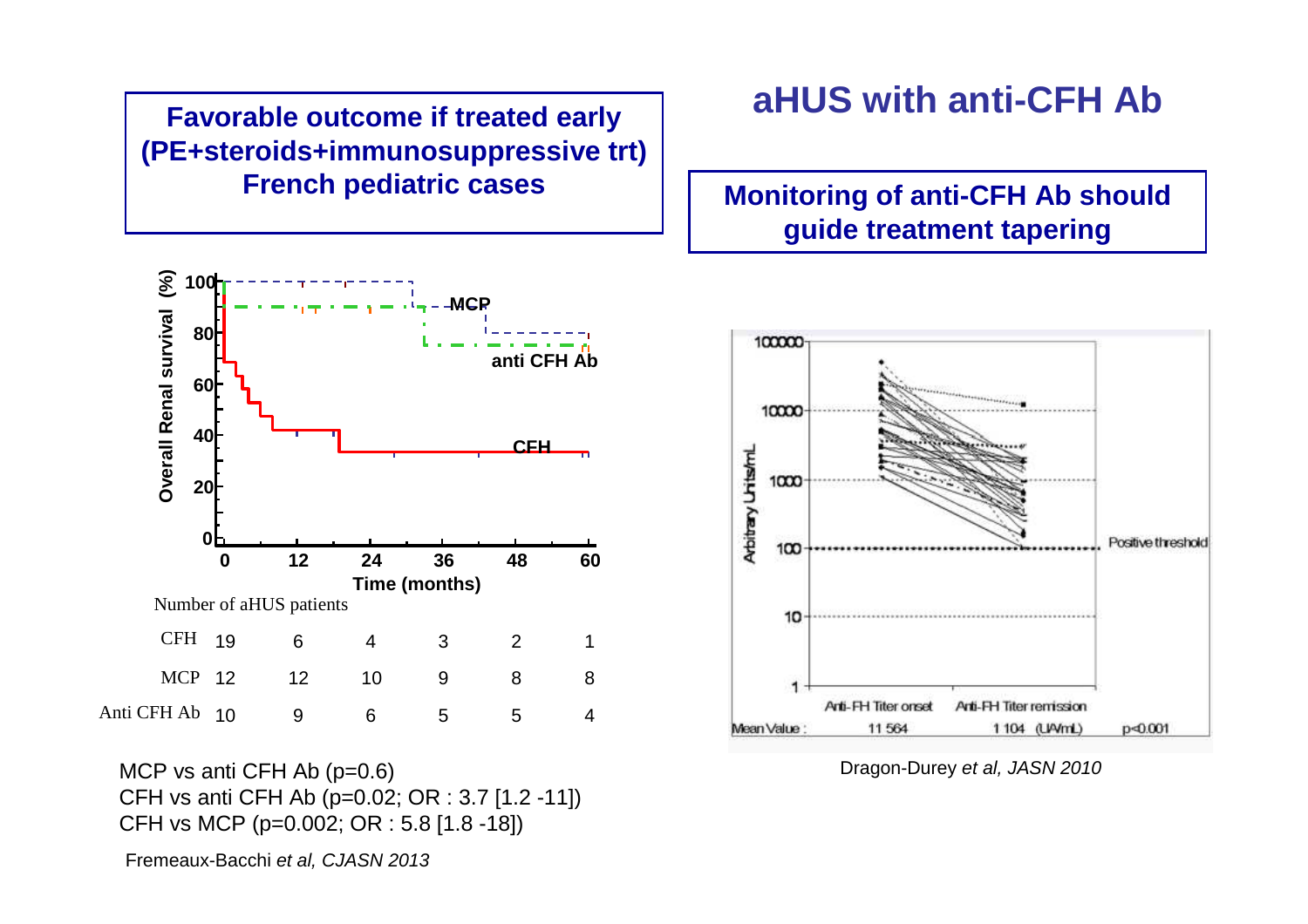# **Anti-CFH antibody-associated HUS Benefit from early PE+ immunosuppression with subsequent maintenance immunosuppression**



Figure 2 | Probability of renal survival in patients with anticomplement factor H antibody-associated hemolytic uremic syndrome. Patients who received combined therapy with plasma exchanges and induction immunosuppression showed 83.0% survival at 6 months, 75,6% at 12 months, and 71,2% at last follow-up (interrupted line). Corresponding renal survival in patients not receiving combined therapy (continuous line) was 46.1, 41.5, and 33.2% (log rank P < 0.0001).



Sinha et al, KI 2013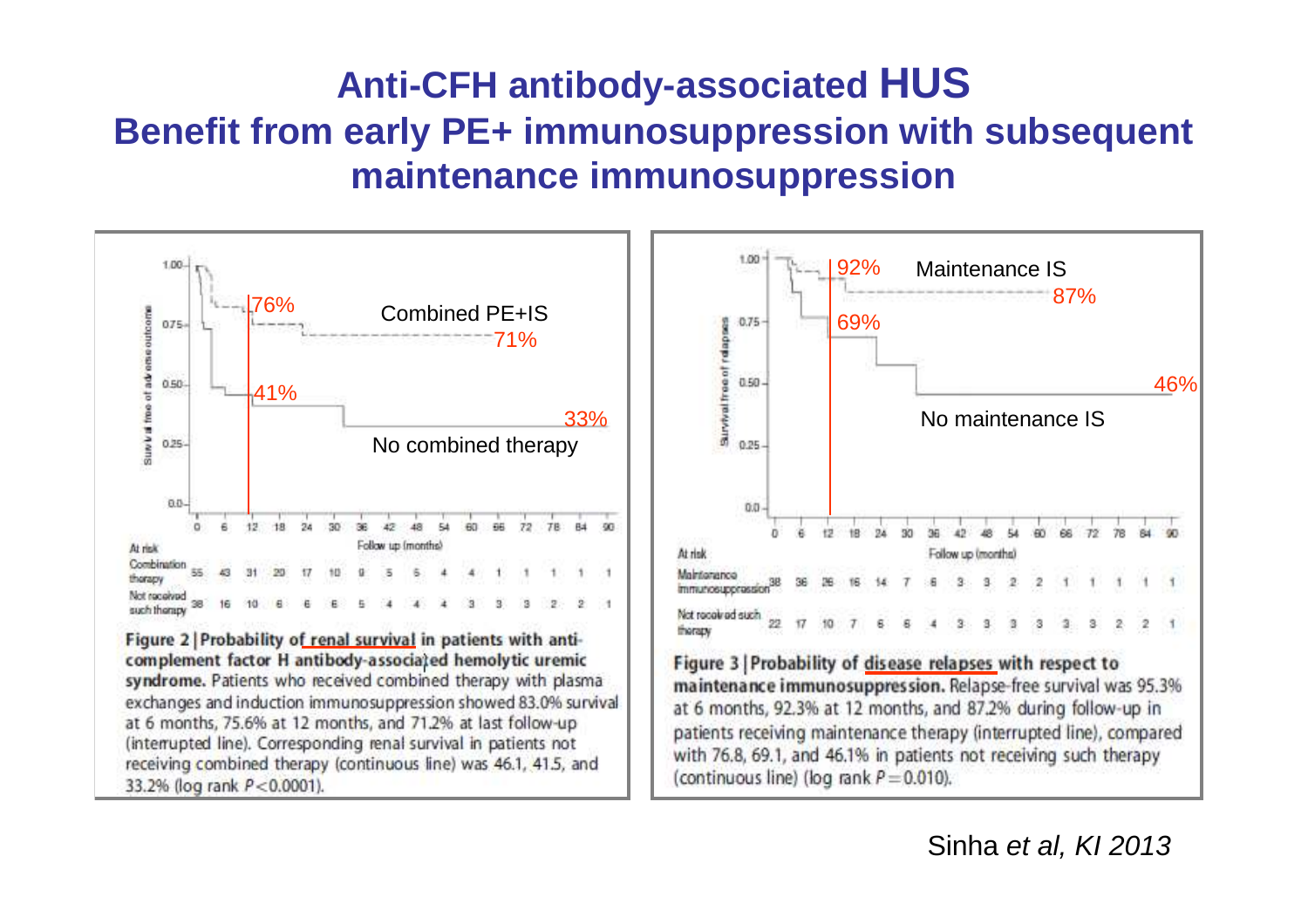# **Which treatment for aHUS with anti-CFH antibodies?**

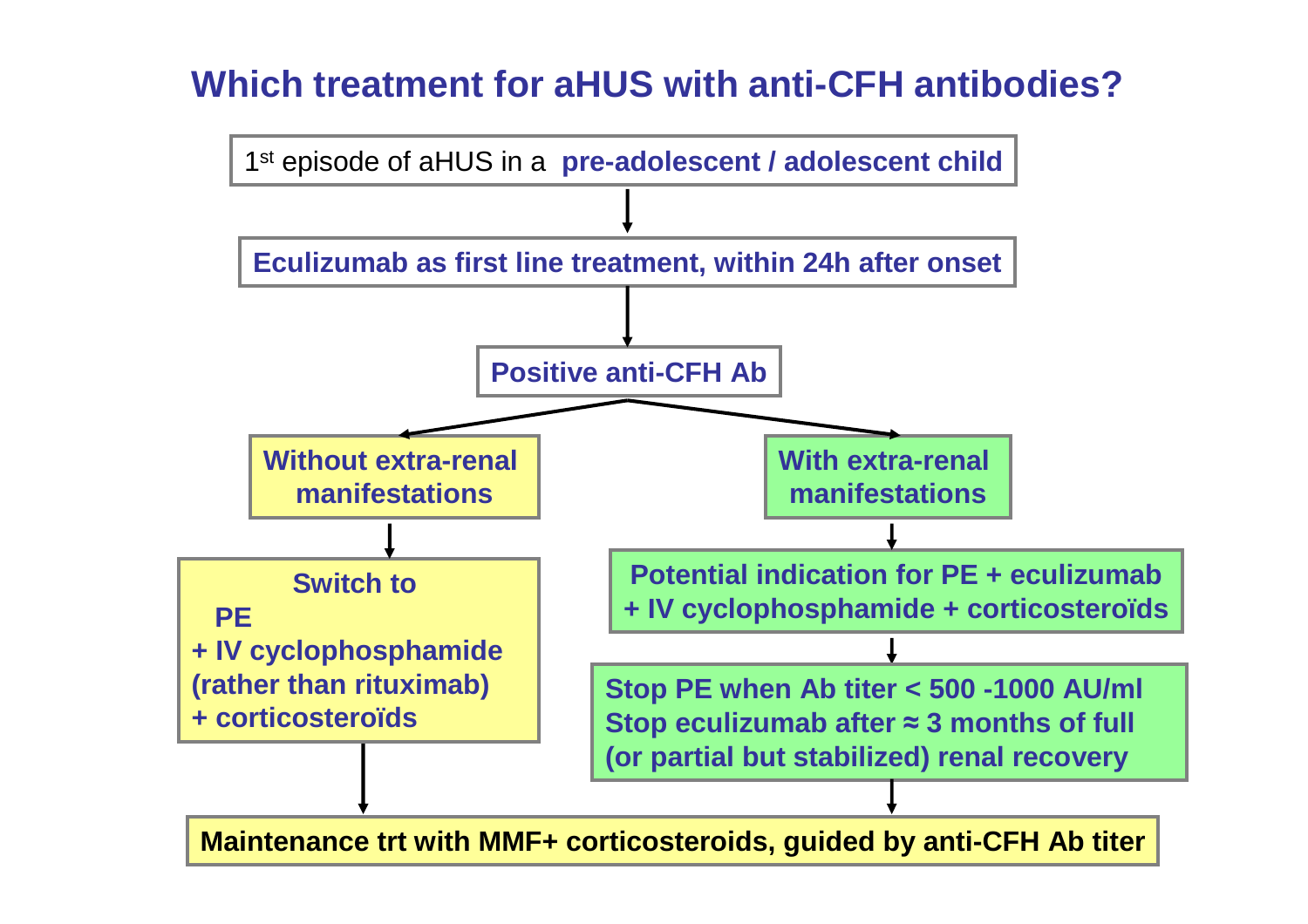# **Criteria required for considering withdrawal of eculizumab in children** (anti-CFH antibody-HUS excluded)

**Principle: Eculizumab withdrawal will not be consider in children who have not recovered normal GFR under eculizumab, to avoid any additional loss of GFR in case of relapse**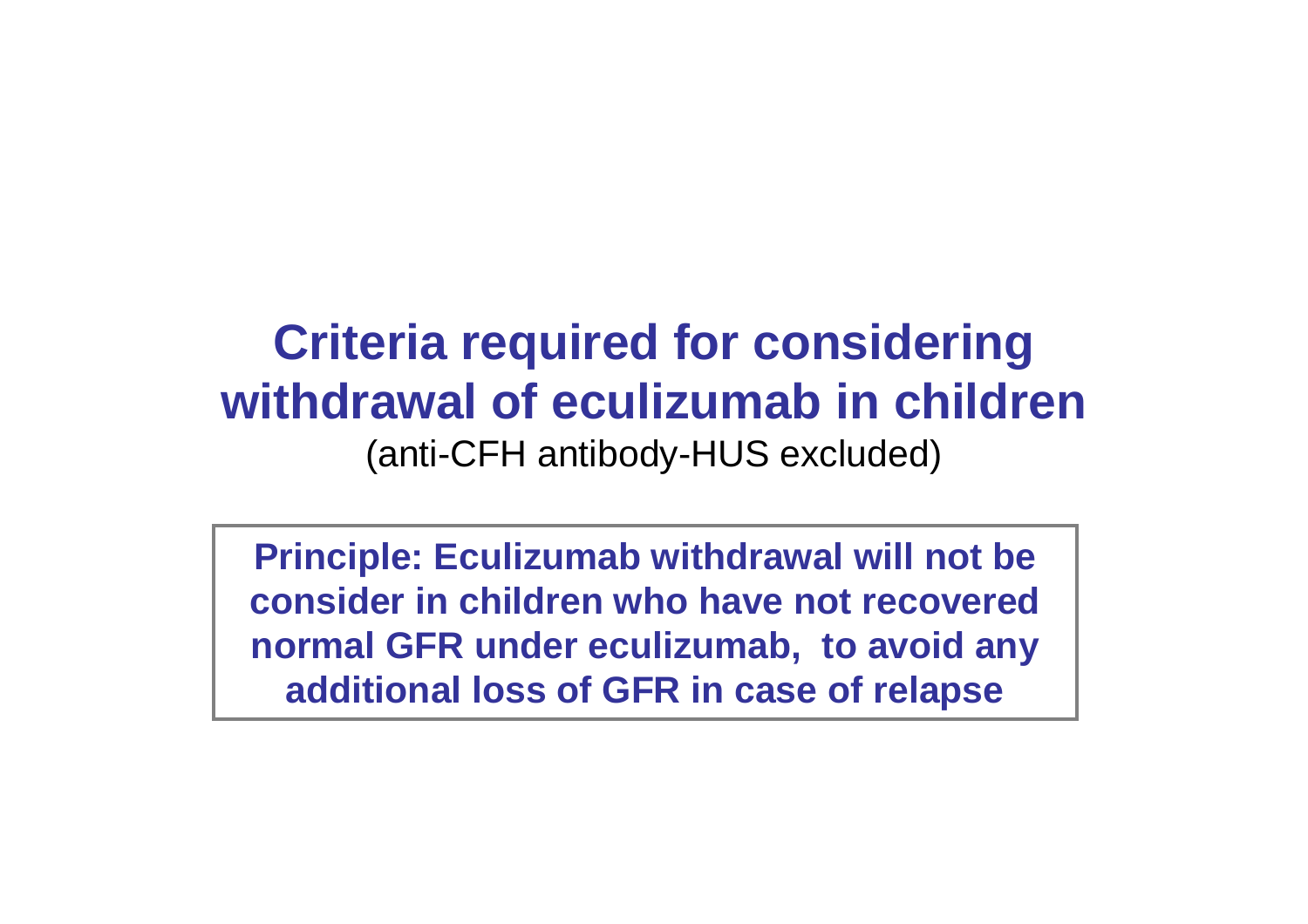# **Criteria required for considering eculizumab withdrawal in children**

- **Clinical remission: no** manifestations of micro or macro-vascular TMA, such as
- cerebro-vascular events or other neurologic manitfestations
- ischemic cardiac events or cardiomyopathy
- peripheric/distal ischemic manifestations
- pulmonary arterial hypertension
- pancreatitis…

### **AND**

- **Full hematologic remission:**
- Hemoglobin ≥ 11g/dl
- LDH ≤ ULN
- Schizocytes< 1%
- Haptoglobin ≥ LLN
- Plaquettes ≥150 000/mm3

### **AND**

# **FULL renal recovery:**

- eGFR ≥ 90 ml/min/1.73 m2
- Normal U prot/creat (≤ 0.02 g/mmol ou 0.20 g/g) or at least negative urine stick
- Normal BP under ≤1 anti-HT drug
- No microscopic hematuria (< 10 000 RBC/ml)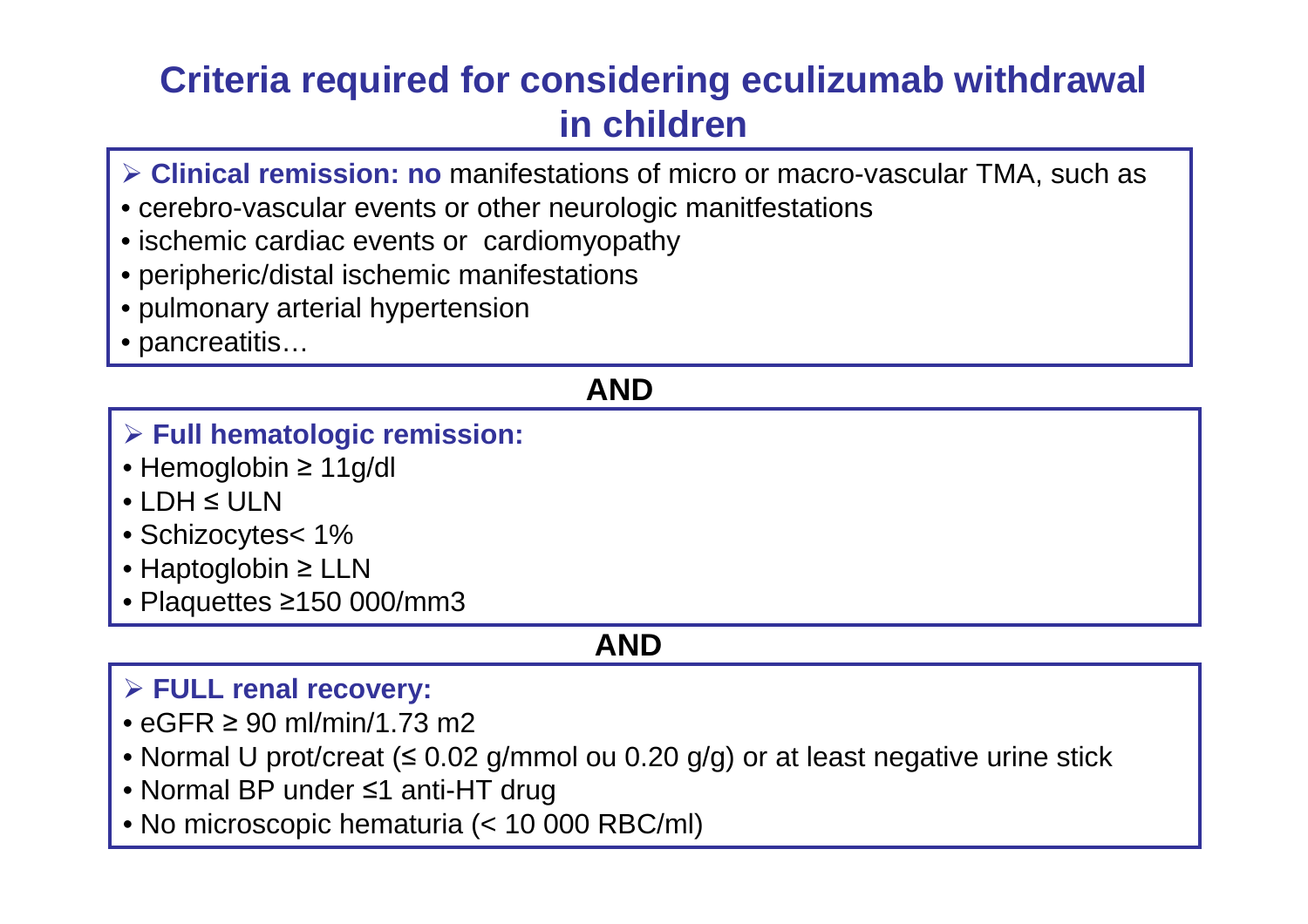# **Genetics is essential for the decision of eculizumab withdrawal in children**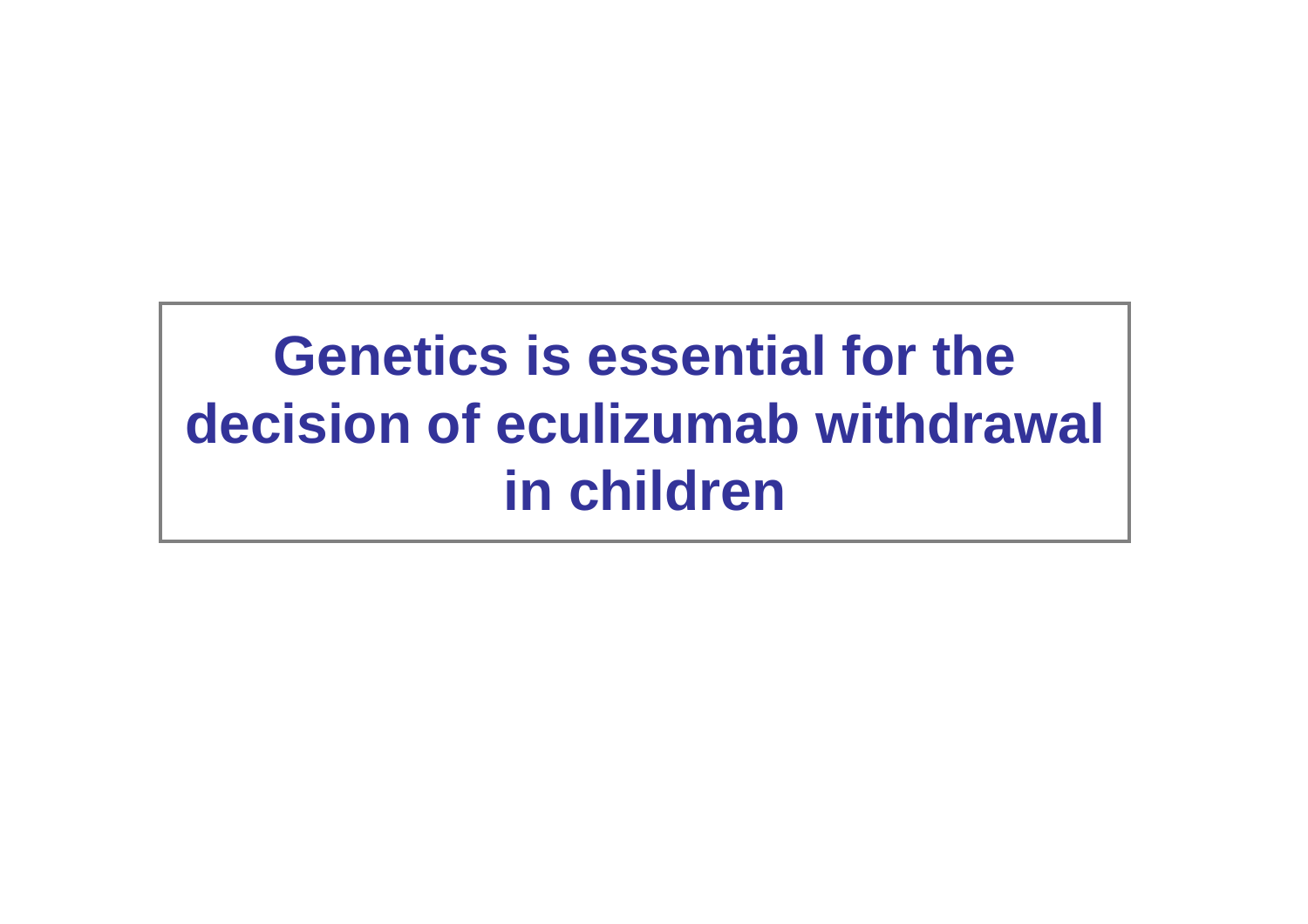# **Timing for eculizumab withdrawal in children treated for a first episode of aHUS on native kidneys**

**1. Isolated MCP mutation associated - HUS**

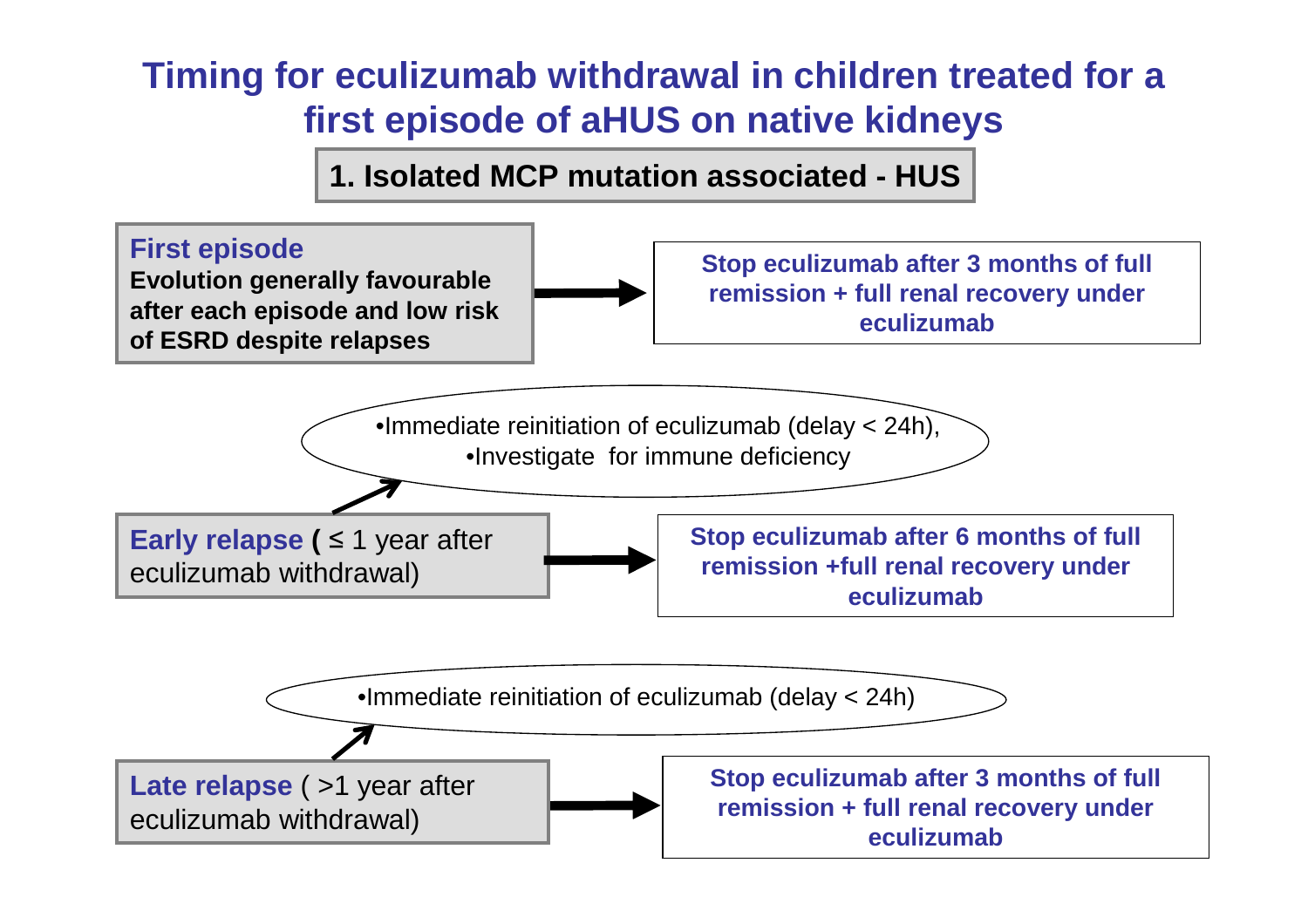### **Timing for eculizumab withdrawal in children treated for the first episode of aHUS on native kidneys**

**2. HUS other than MCP-HUS**



- Combined mutations
- CFI mutation



### **Other situations**

- Rare variant
- No mutation identified

**Stop eculizumab After 1 year of full remission and full renal recovery under eculizumab**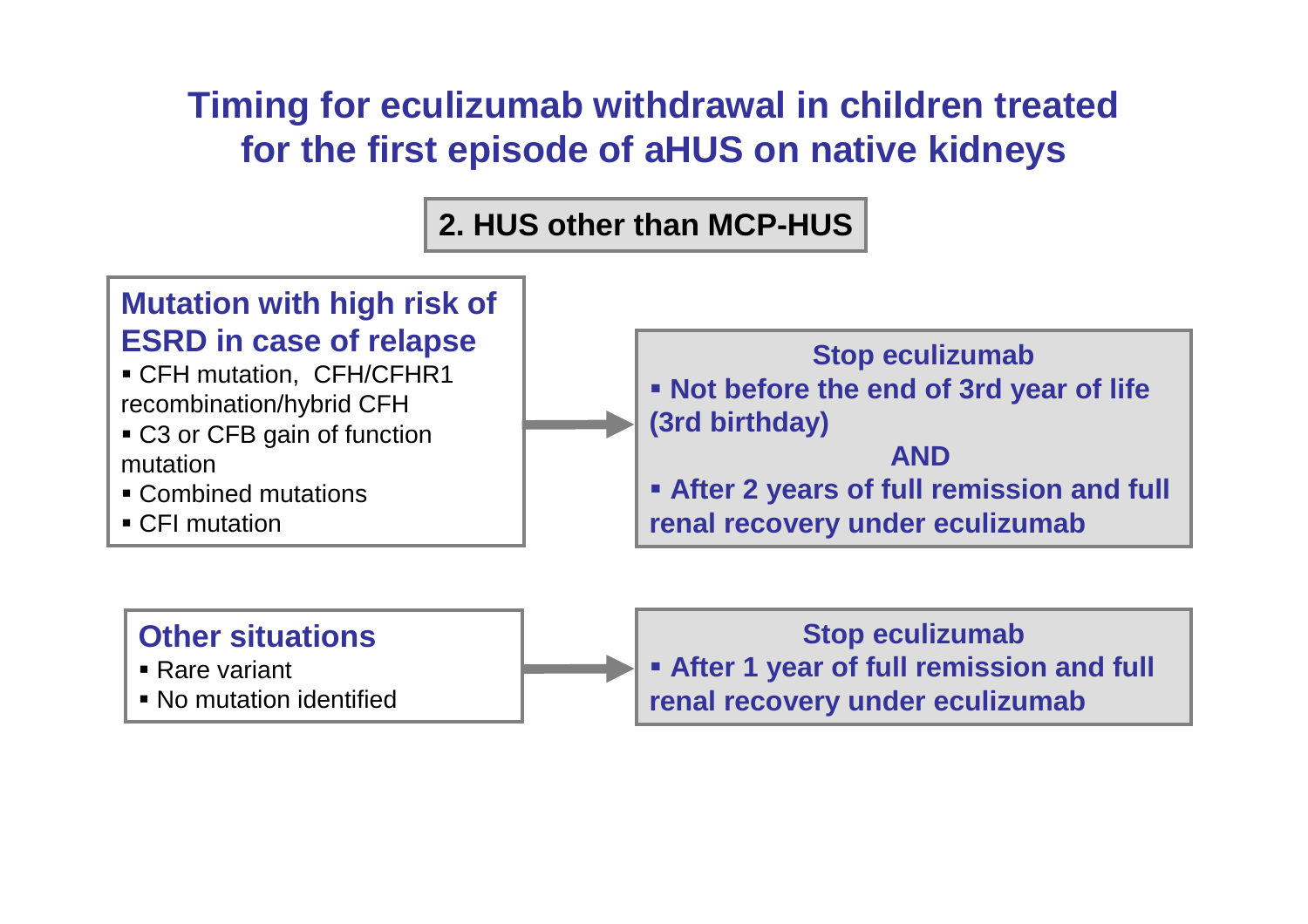# **Eculizumab withdrawal in adults**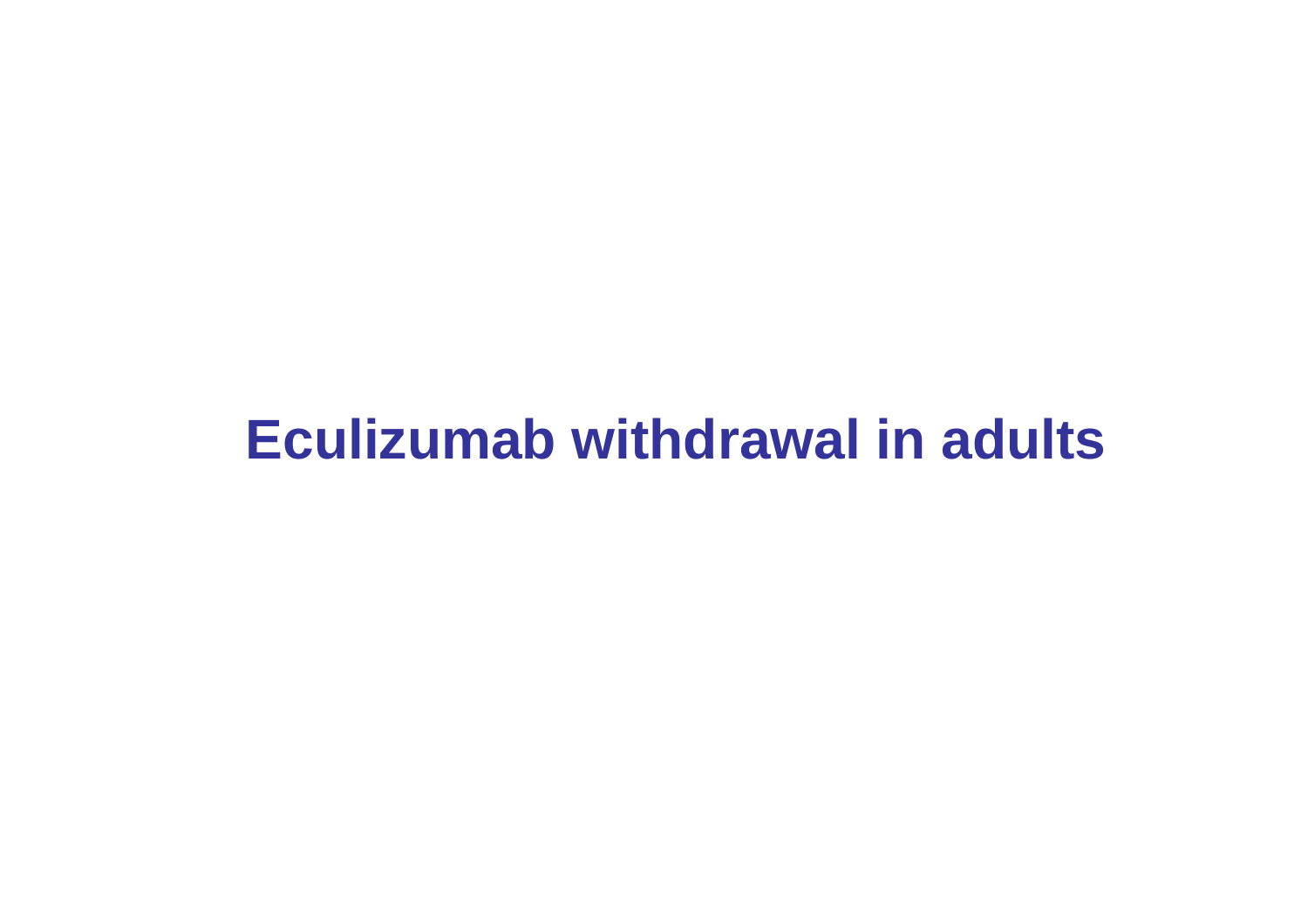#### **Timing for eculizumab withdrawal in adults treated for the first episode of aHUS on native kidneys**

**Stop eculizumab**

 **After 1 year of full remission and full renal recovery under eculizumab or partial recovery with no TMA biological features and/or lesions on renal biopsy**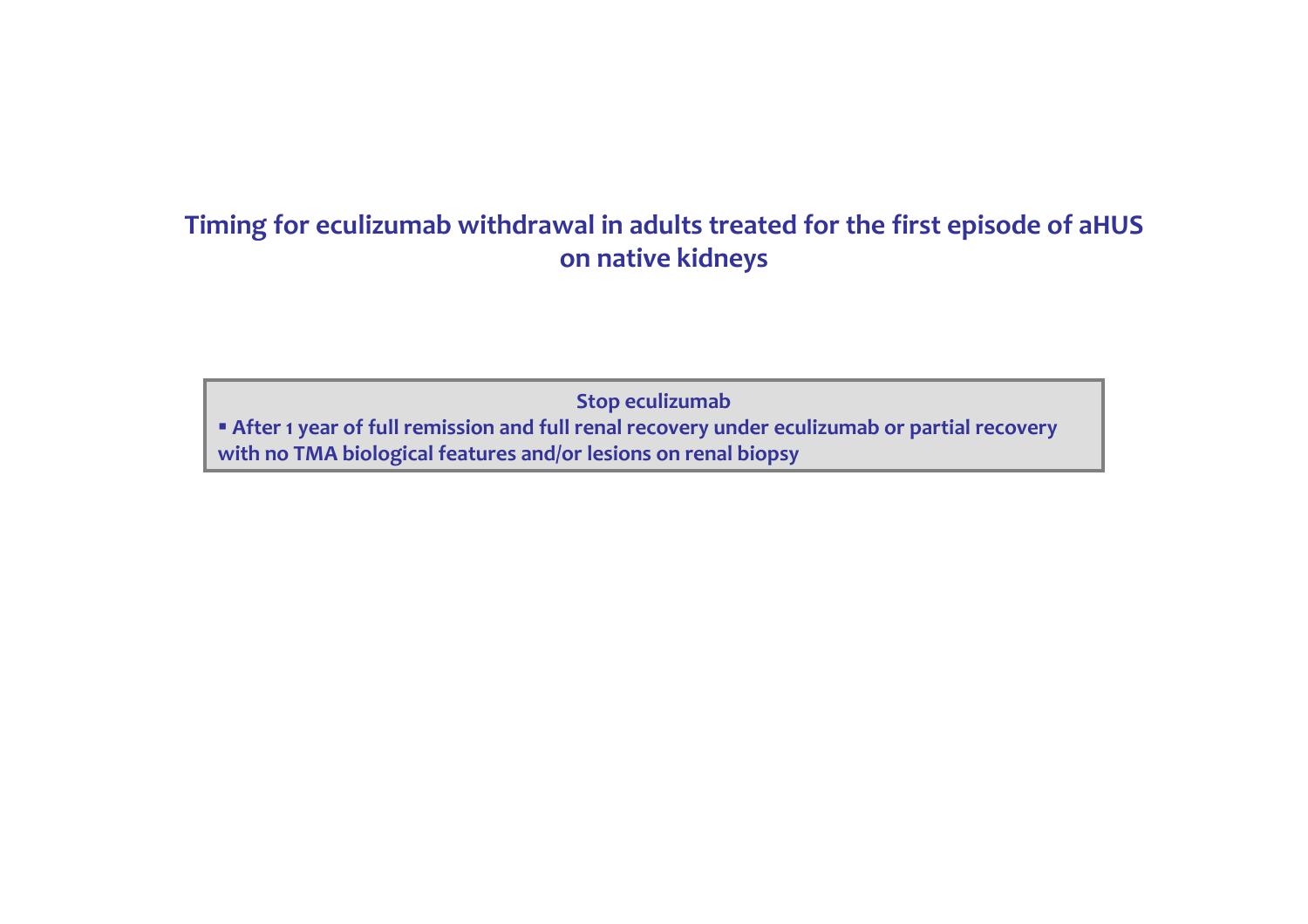# **Points common to adults and children**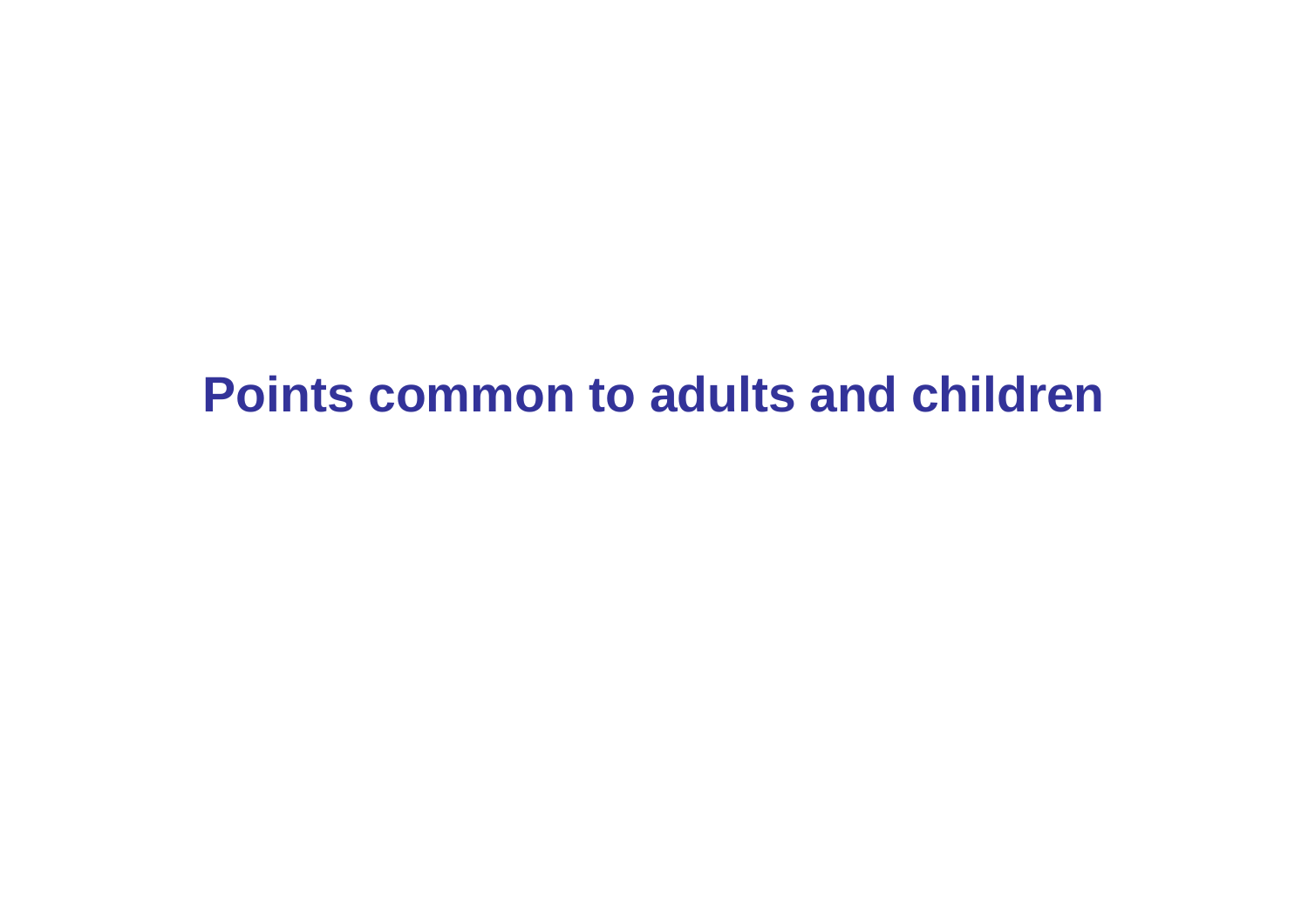# **Biological monitoring after eculizumab withdrawal**

#### **Which biological monitoring**

BCC, schizocytes, haptoglobin, LDH, creatinine Education of the patient for urine dipstick for protein and hemoglobin (or urinary protein/creatinine ratio and RBC count on urine sample

#### **Frequency after eculizumab withdrawal**

-1/ week during the first month (+ urine dipstick 2/week)

- -1/ 2weeks from M2 to M6 (+ urine dipstick 2/week)
- -1/month after M6 (+ weekly urine dipstick)

**Intensified monitoring in case of infection, vaccination,surgery, traumatism :** 2/week 1st week, then 1/week x 3 weeks

**NB: monitoring schedule to be potentially modified according to additional information about the delay of occurrence of relapses in patients who stopped treatment**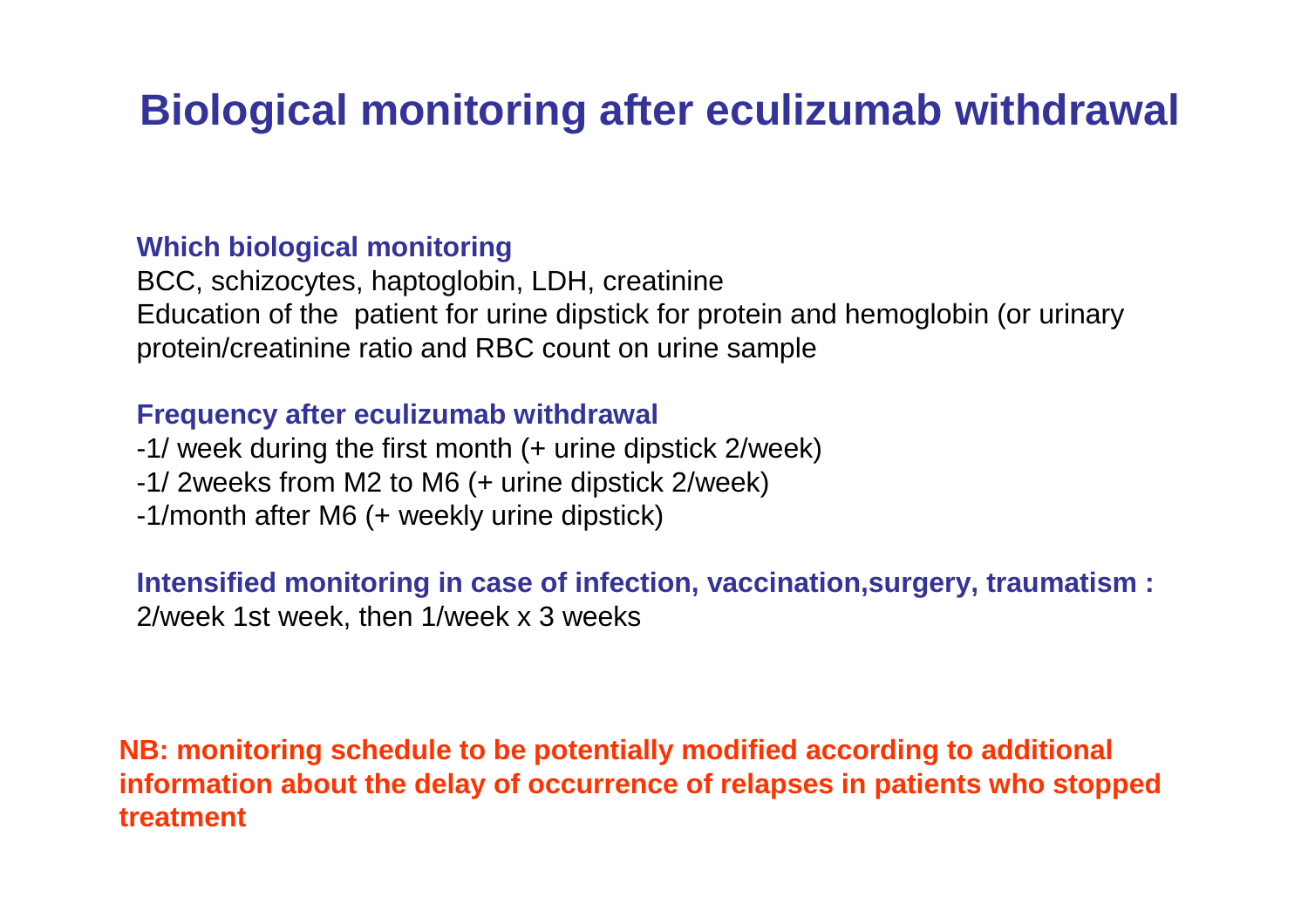# **Reasons to re-initiate eculizumab**

- •Complete triad of HUS
- Incomplete triad of HUS•

→ Reinitiation within 12-24 h

- $\bullet$  Signs of sub clinical TMA: Normal Hb, platelet count and creatinine level but
	- LDH >ULN
	- Haptoglobin < LLN
	- Isolated proteinur Isolated proteinuria / hematuria / HT  $\rightarrow$  renal biopsy to confirm TMA lesions and eculizumab reinitiation
- •Any extra-renal manifestation of TMA

→ Reinitiation after confirmation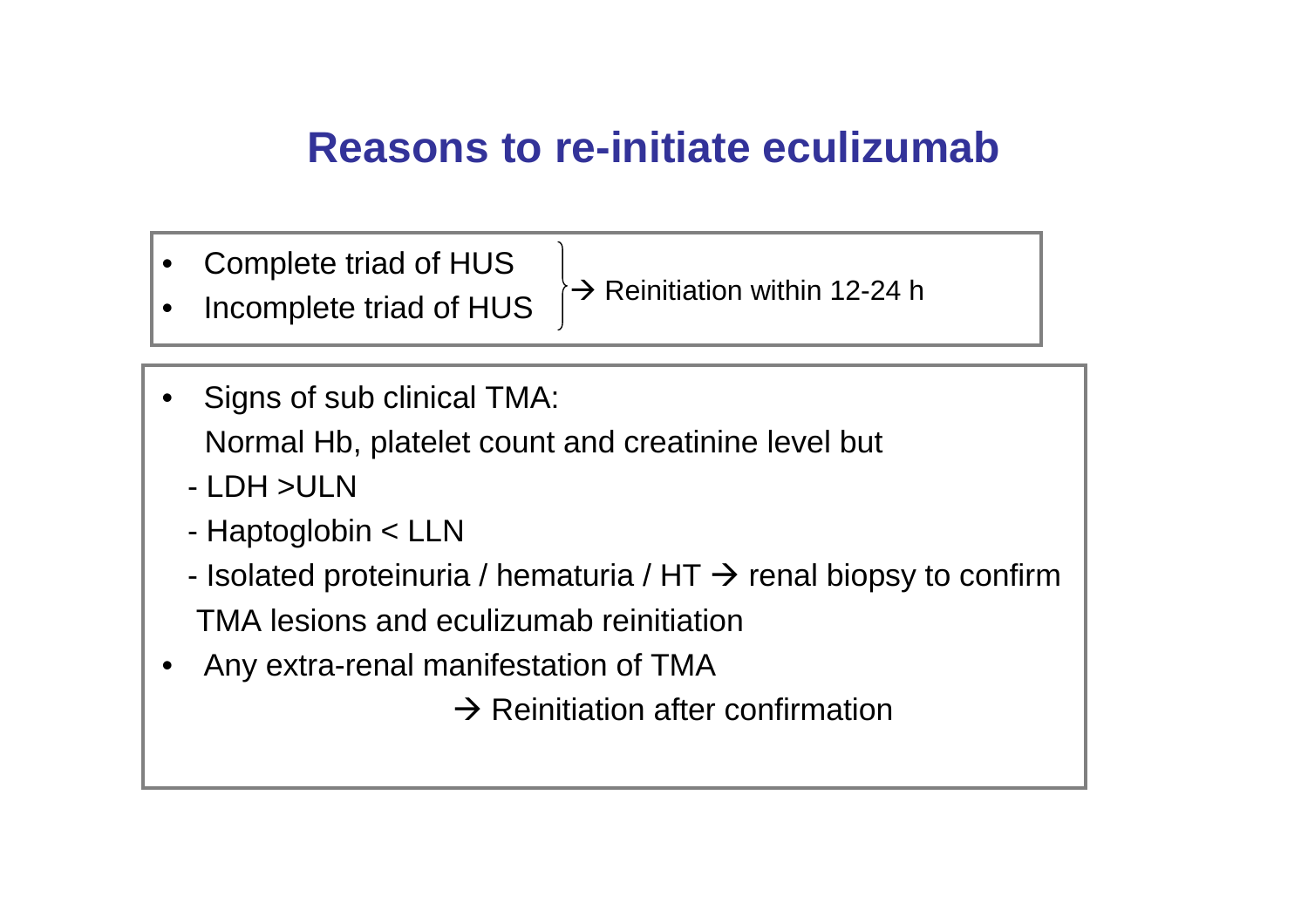**Another circumstance for eculizumab withdrawal: resistance to treatment**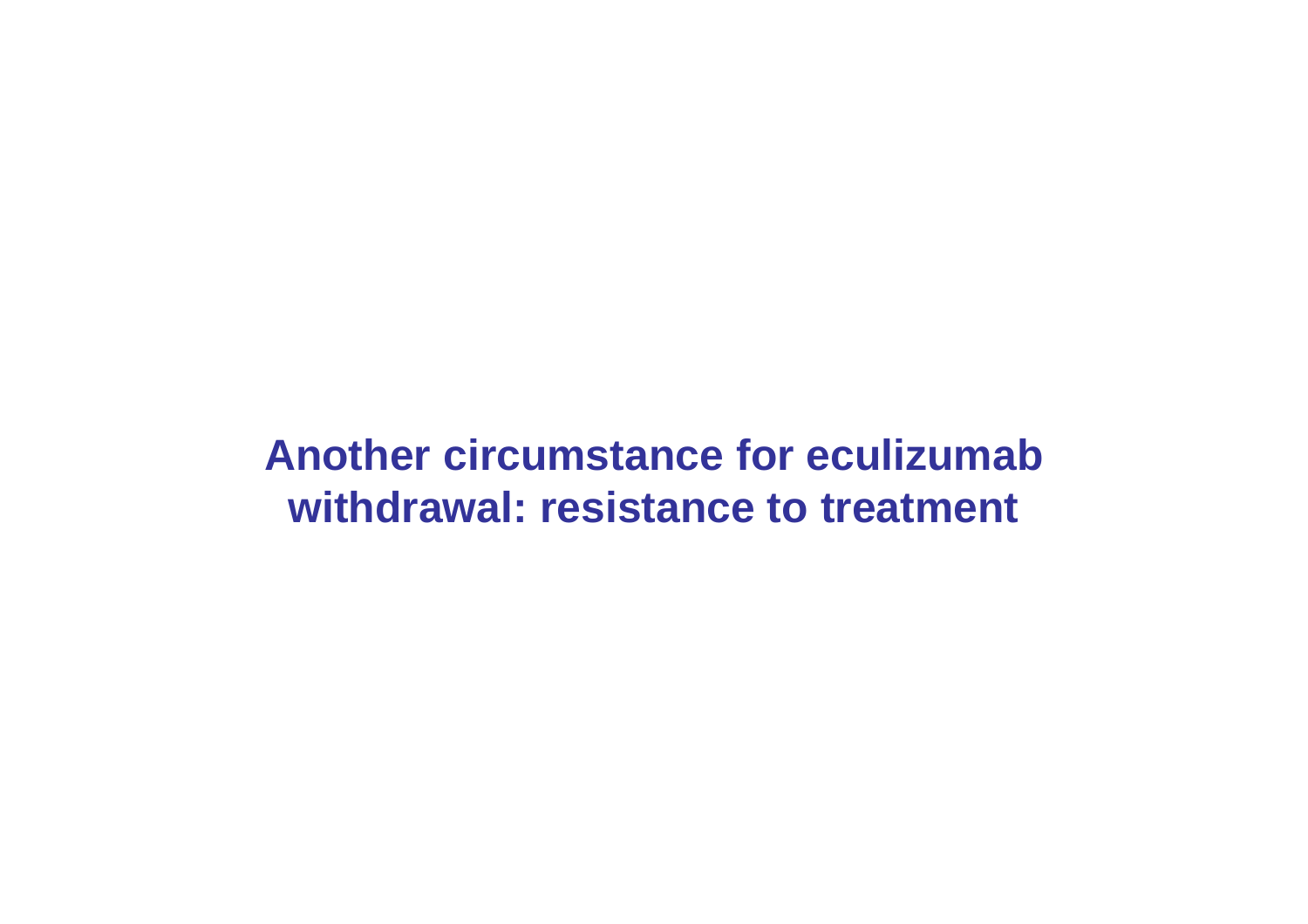### **Definition of resistance = Symptoms/signs of ongoing TMA despite complement blockade**

- **Despite doses/intervals allowing complete and permanent complement** <br>**blockade** (monthly controls) as suggested by **blockade** (monthly controls) as suggested by
- Trough CH50 < 10% (according to technique)
- Trough free eculizumab level >150ug/ml

# **Ongoing TMA defined by**

- $\bullet$  Persistance or relapse of hemolysis (LDH>ULN, Hb<10g/dl, hapto < LLN, ±schizo>1%)
- $\bullet$ and /or persistance or relapse of thrombocytopenia < 150.000/mm3
- and/or persistance or appearance of proteinuria (U protein/creat >0.02-0.20 g/mm  $\bullet$ (mild-moderate) or  $\geq$ 0.20 g/mm (important)) and /or hematuria >200 000 RBC/ml, (mild-moderate) or ≥0.20 g/mm (important)) and /or hematuria >200 000 RBC/ml,<br>and/or no improvement of GFR with active TMA lesions at renal biopsy (double contours ± arteriolar thrombi arteriolaires

#### $\blacktriangleright$ **A fortiori if DGKe mutation identified**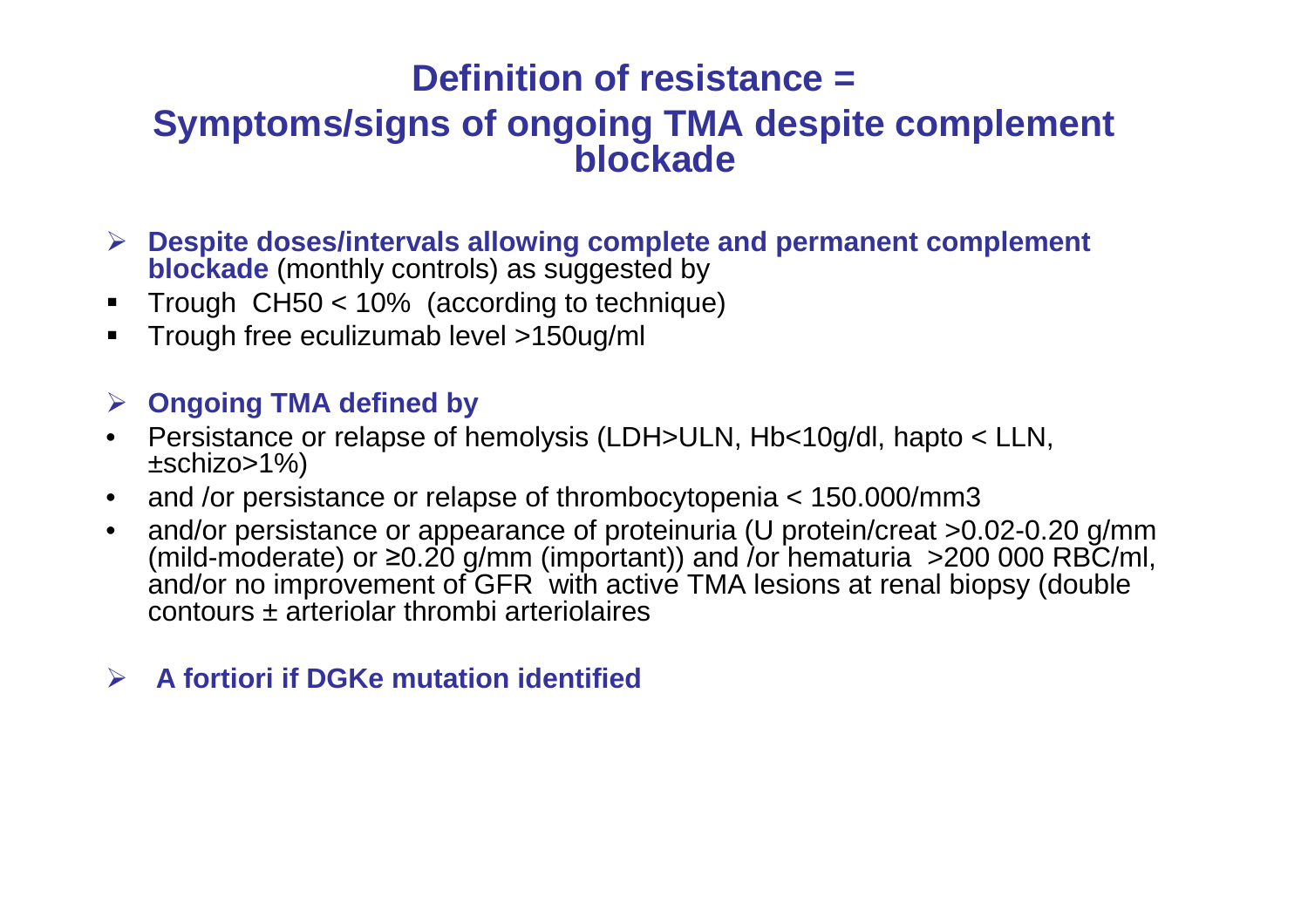#### Discontinuation of Eculizumab Maintenance Treatment for Atypical Hemolytic Uremic Syndrome: A Report of 10 Cases

| Patient<br>No. | Age at aHUS<br>Onset $(y)$ | <b>Sex</b> | Complement Abnormality <sup>8</sup>                                                                              | Relapse   | <b>Time Since</b><br>Start of<br>Eculizumab<br>(mo) | <b>Duration of</b><br>Eculizumab<br><b>Discontinuation</b><br>(mo) | Scr (eGFR <sup>b</sup> ) |                | <b>Platelet</b><br>Count<br>$(10^3/\mu L)$ |                | LDH<br>(IU/L) |           | <b>Haptoglobin</b><br>(mg/dL) |                | <b>UPCR</b><br>(mg/mg) |                |
|----------------|----------------------------|------------|------------------------------------------------------------------------------------------------------------------|-----------|-----------------------------------------------------|--------------------------------------------------------------------|--------------------------|----------------|--------------------------------------------|----------------|---------------|-----------|-------------------------------|----------------|------------------------|----------------|
|                |                            |            |                                                                                                                  |           |                                                     |                                                                    | T1                       | T <sub>2</sub> | T1                                         | T <sub>2</sub> | T1            | <b>T2</b> | T1                            | T <sub>2</sub> | T1                     | T <sub>2</sub> |
|                | 4.3                        | M          | CFH (n.Ser1191Leu)                                                                                               | Yes       | 31.0                                                | 1.5                                                                | 0.92(49)                 | 0.80(58)       | 334                                        | 290            | 367           | 206       | 97                            | 103            | 0.67                   | 0.17           |
| 2              | 37.7                       | F          | CFH $()$ .Arg1210Cvs $) + CFI$<br>$(p.A$ sp519Asn) + THBD $(p.A$ la43Thr)                                        | Yes       | 25.2                                                | 0.9                                                                | 1.41(44)                 | 1.25(51)       | 244                                        | 227            | 482           | 219       | 117                           | 94             |                        | 1.53 0.96      |
| 3              | 52.7                       | М          | $U$ ri (p. let $(40$ Thr)                                                                                        | No        | 24.3                                                | 22.7                                                               | 1.03(97)                 | 1.00 (100)     | 180                                        | 256            | 467           | 371       | 312                           | 292            | <b>NA</b>              | 0.08           |
|                | 34.8                       | F          | CFI (p.Gly269Ser)                                                                                                | No        | 21.5                                                | 10.1                                                               | 2.72(29)                 | 2.54(22)       | 281                                        | 286            | 406           | 403       | 98                            | 88             | 1.38                   | 0.70           |
| 5              | 2.6                        | M          | CFI (p.Asp519Asn)                                                                                                | <b>No</b> | 21.4                                                | 15.9                                                               | 0.38(132)                | 0.44(117)      | 261                                        | 299            | 517           | 426       | 68                            | 105            | 0.35                   | 0.24           |
| 6              | 1.3                        | F          | Homozygous deletion at CFHR3/R1 locus                                                                            | <b>No</b> | 19.9                                                | 6.5                                                                | 0.29(128)                | 0.27(138)      | 447                                        | 390            | 688           | 654       | 91                            | 60             | 3.46                   | 2.32           |
| 7 <sup>c</sup> | 19.1                       | M          | Anti-CFH antibody (titer, 27 IU)                                                                                 | <b>No</b> | 19.8                                                | 14.2                                                               | 1.33(72)                 | 1.20 (79)      | 245                                        | 167            | 390           | 325       | 236                           | 178            | 0.14                   | 0.08           |
| 8              | 5.4                        | F.         | MCP (p.Phe175Val)                                                                                                | <b>No</b> | 14.0                                                | 13.5                                                               | 1.28(36)                 | 0.52(89)       | 300                                        | 420            | 682           | 423       | 46                            | 78             | 3.21                   | 0.20           |
| 9              | 13.3                       | м          | Anti-CFH antibody (titer, $100$ IU) +<br>homozygous deletion at CFHR3/R1 locus                                   | <b>No</b> | 11.2                                                | 8.6                                                                | 0.64(110)                | 0.58(122)      | 268                                        | 298            | 435           | 371       | 108                           | 106            | 0.22                   | 0.19           |
| 10             | 10.9                       | F          | CFH ( $\mu$ .Gin950His) + homozygous deletion<br>at $C$ FHR3/R1 locus + anti-CFH antibody<br>$230$ IU)<br>(titer | Yes       | 6.4                                                 | 1.2                                                                | 0.95(73)                 | 0.66(105)      | 180                                        | 239            | 466           | 221       | 88                            | 88             |                        | $0.45$ 0.12    |

Table 1. Patients' Baseline Characteristics and Biomarkers of TMA Activity Before Eculizumab Discontinuation and at Last Available Observation